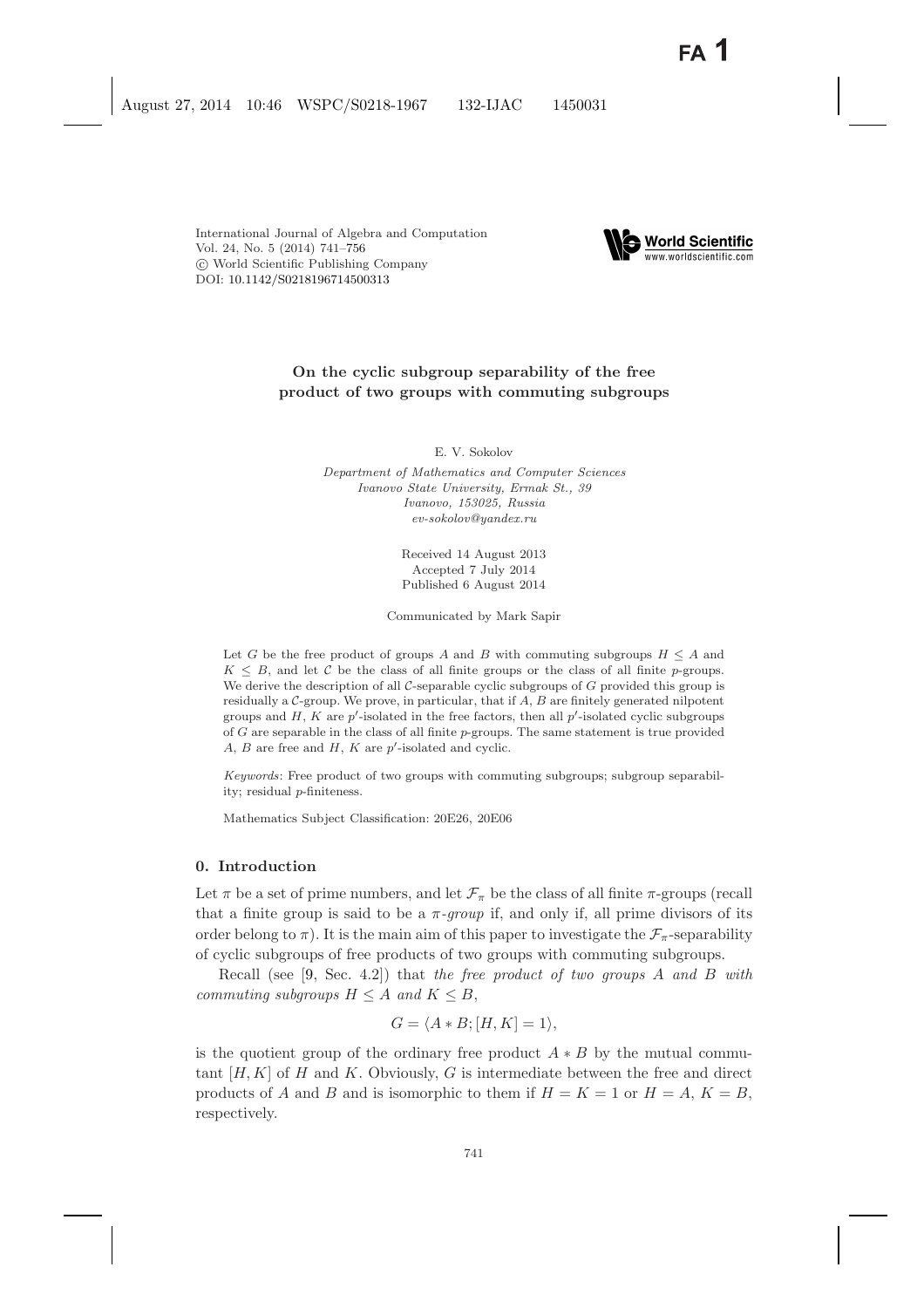The construction of free product with commuting subgroups was firstly introduced in [\[9\]](#page-15-1) and arises in many different contexts. In particular, certain one-relator groups and graph products can be described in terms of this construction. At the same time, any free product with commuting subgroups itself is an iterated generalized free product of two groups (see the second section of the paper for more details), and this fact lets us apply to it the appropriate results and research methods.

Certain algorithmic problems are investigated in respect to this construction in [\[2,](#page-14-1) [4,](#page-14-2) [10\]](#page-15-2). Loginova [\[7,](#page-14-3) [8\]](#page-15-3) researches its residual properties and obtains a condition which is necessary and sufficient for G to be residually an  $\mathcal{F}_{\pi}$ -group provided  $\pi$ either coincides with the set of all prime numbers or is an one-element set. Also, she proves that if all cyclic subgroups of  $A$  and  $B$  are separable in the class of all finite groups, then G possesses the same property. At last, Tieudjo and Moldavanskii [\[13](#page-15-4)[–16\]](#page-15-5) consider in detail the special case of the given construction when A and B are cyclic.

This paper generalizes the results of Loginova and Tieudjo mentioned above. We derive the description of all  $\mathcal{F}_{\pi}$ -separable cyclic subgroups of G provided  $\pi$ either coincides with the set of all prime numbers or is an one-element set and not necessarily all cyclic subgroups of the free factors are  $\mathcal{F}_{\pi}$ -separable. We use ordinary methods of combinatorial group theory. However, it should be poined out that the study of the property of  $\mathcal{F}_{\pi}$ -separability has certain features in the case when  $\pi$ does not coincide with the set of all prime numbers.

It is easy to see (see Proposition [1.3](#page-4-0) below) that the  $\pi'$ -isolatedness of a subgroup is necessary for the  $\mathcal{F}_{\pi}$ -separability of this subgroup. If  $\pi$  coincides with the set of all prime numbers, then every subgroup turns out to be  $\pi'$ -isolated, and, therefore, the requirement of the  $\pi'$ -isolatedness of it does not mean anything. Otherwise the necessary condition formulated above becomes essential. As the elementary example we can take an infinite cyclic group which surely contains subgroups which are not  $\pi'$ -isolated. Thus, if we study the property of  $\mathcal{F}_{\pi}$ -separability, it makes sense to consider only  $\pi'$ -isolated subgroups and to look for conditions under which all of them are  $\mathcal{F}_{\pi}$ -separable.

This feature forces us to introduce amendments (sometimes not quite obvious) in some customary arguments. For example, to prove the ordinary finite separability of a cyclic subgroup  $C$  of a generalized free product  $P$  we usually find a homomorphism of P onto a generalized free product of two finite groups such that the image of C does not contain the image of a given element  $x \in P$ . In case of  $\mathcal{F}_{\pi}$ -separability we must at first sight construct a homomorphism  $\psi$  of P onto a generalized free product of two finite  $\pi$ -groups such that the image of C is  $\pi'$ -isolated and does not contain  $x\psi$ . However, it can be impossible to find a homomorphism satisfying the first claim (see [\[11\]](#page-15-6), the remark at the end of Sec. 3). Therefore, we must look for a homomorphism  $\psi$  such that  $x\psi$  does not belong to a  $\pi'$ -isolated cyclic subgroup containing  $C\psi$ .

Section 1 of the paper is devoted to the discussion of the relationship between the notions of subgroup separability, subgroup isolatedness and quasi-regularity.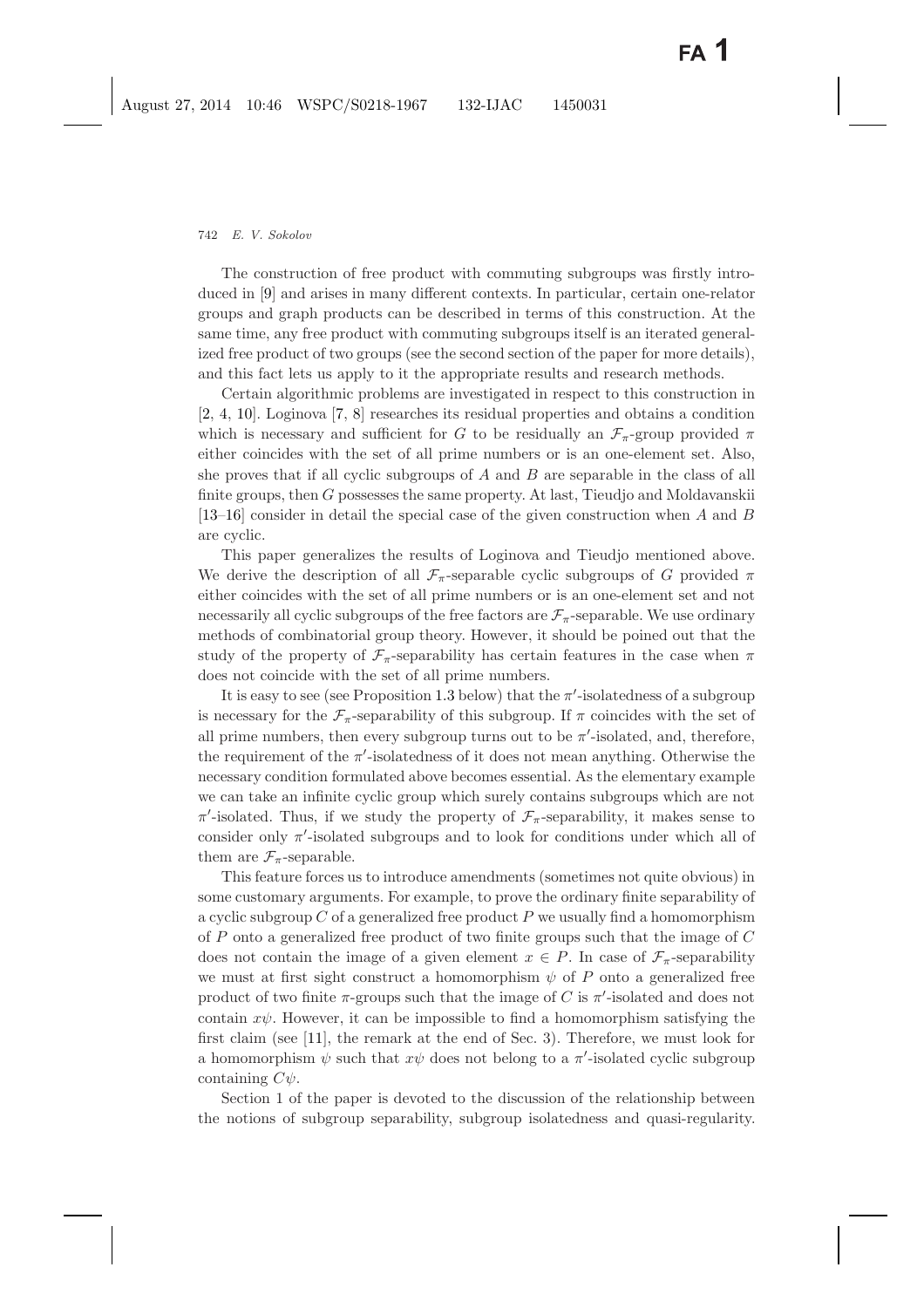Section 2 contains the proof of the main theorem. Some corollaries and applications of this result are given in Sec. 3 of the paper where the  $\mathcal{F}_{\pi}$ -separability of cyclic subgroups of direct products of two groups is also studied.

#### **1. Separability, Isolatedness and Quasi-Regularity**

Let X be a group, and let  $\Omega$  be a family of normal subgroups of X. We shall say that a subgroup Y of X *is separated by*  $\Omega$  if

$$
\bigcap_{N\in\Omega} YN=Y.
$$

For each subgroup  $Y$ , we call the subgroup

$$
\bigcap_{N\in\Omega} YN
$$

the  $\Omega$ -closure of Y and denote it by  $\Omega$ -Cl(Y). It is easy to see that the  $\Omega$ -closure of Y is the least subgroup which contains Y and is separated by  $\Omega$ .

Let further  $\Omega_{\pi}(X)$  denote the family of all normal subgroups of finite  $\pi$ -index of X (i.e. the family of all such subgroups that the quotient groups by them belong to  $\mathcal{F}_{\pi}$ ). If a subgroup Y is separated by  $\Omega_{\pi}(X)$ , it is called  $\mathcal{F}_{\pi}$ -separable in X. A group X is said to be *residually an*  $\mathcal{F}_{\pi}$ -group if its trivial subgroup is  $\mathcal{F}_{\pi}$ -separable. If  $\pi$  coincides with the set of all prime numbers and  $\mathcal{F}_{\pi}$  is the class of all finite groups, respectively, we get the well-known notions of (*finite*) *subgroup separability* and *residual finiteness*.

We shall say also that a group X is  $\mathcal{F}_{\pi}$ -quasi-regular with respect to its subgroup Y if, for each subgroup  $M \in \Omega_{\pi}(Y)$ , there exists a subgroup  $N \in \Omega_{\pi}(X)$  such that  $N \cap Y \leq M$ . The notion of quasi-regularity is closely tied to separability as the next statement shows.

<span id="page-2-0"></span>**Proposition 1.1.** Let X be a group, and let Y be its  $\mathcal{F}_{\pi}$ -separable subgroup. Then X *is*  $\mathcal{F}_{\pi}$ -quasi-regular with respect to Y if, and only if, all subgroups of  $\Omega_{\pi}(Y)$  are  $\mathcal{F}_{\pi}$ -separable in X.

**Proof.** *Necessity*. Let M be a subgroup of  $\Omega_{\pi}(Y)$ , and let  $x \in X$  be an arbitrary element which does not belong to M. If  $x \notin Y$ , we can use the  $\mathcal{F}_{\pi}$ -separability of Y and find a subgroup  $N \in \Omega_{\pi}(X)$  such that  $x \notin YN$  and, hence,  $x \notin MN$ .

Let now  $x \in Y$ . Since X is  $\mathcal{F}_{\pi}$ -quasi-regular with respect to Y, there exists a subgroup  $N \in \Omega_{\pi}(X)$  satisfying the condition  $N \cap Y \leq M$ . It is easy to see that in this case  $MN \cap Y = M$  and so again  $x \notin MN$ .

Thus, M is  $\mathcal{F}_{\pi}$ -separable in X.

*Sufficiency.* Let again M be an arbitrary subgroup of  $\Omega_{\pi}(Y)$ , and let

$$
1=y_1,y_2,\ldots,y_n
$$

be a set of representatives of all cosets of M in Y. Since M is  $\mathcal{F}_{\pi}$ -separable in X, we can find a subgroup  $N \in \Omega_{\pi}(X)$  such that  $y_2, \ldots, y_n \notin MN$ .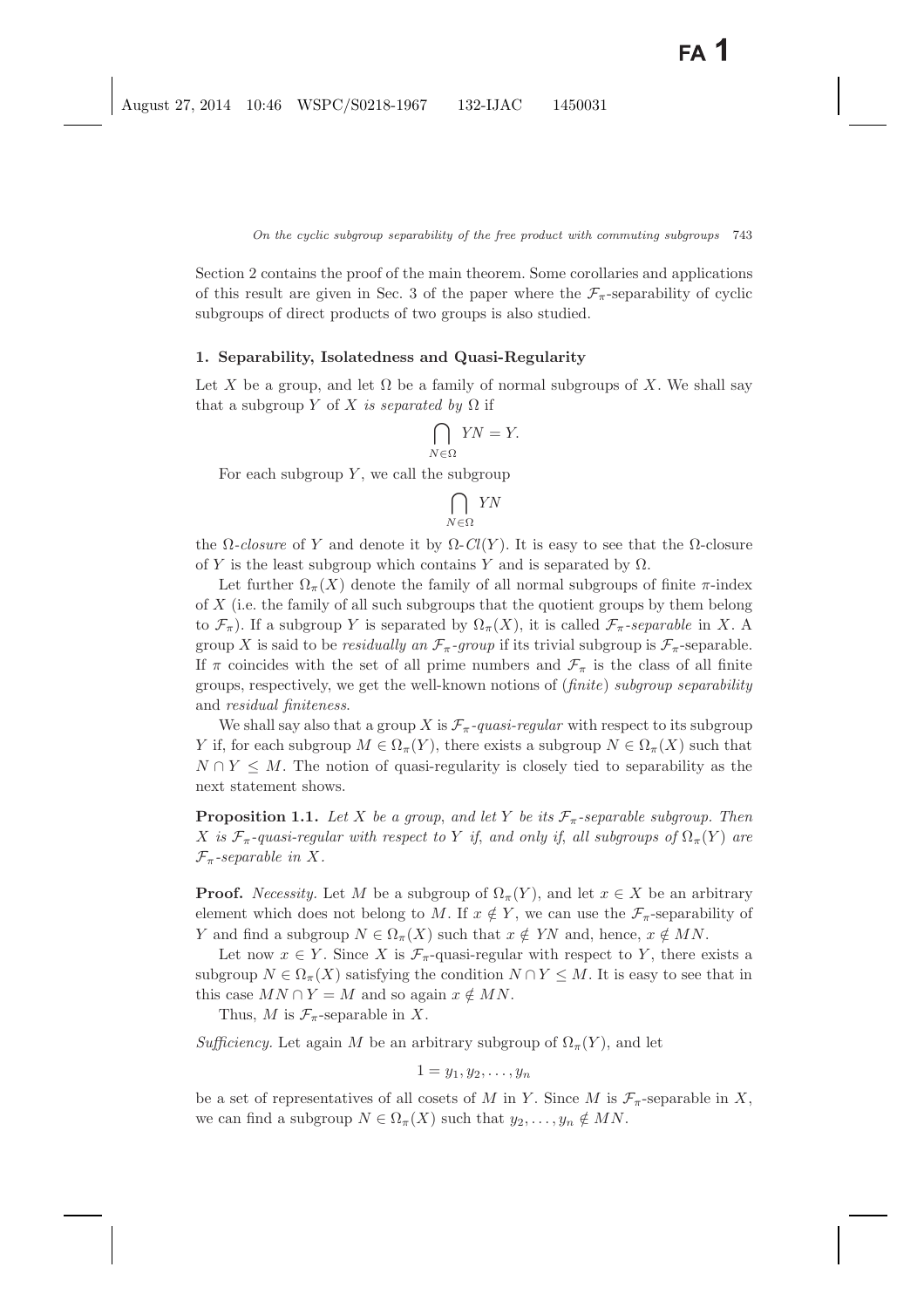If we suppose now that the intersection  $N \cap Y$  is not contained in M, choose an element  $g \in (N \cap Y) \backslash M$ , and write it in the form  $g = xy_i$  for a suitable  $i \in \{2, ..., n\}$ and  $x \in M$ , then we get  $xy_i \in N$ . But it follows from here that  $y_i \in MN$  that contradicts the choice of N. Thus,  $N \cap Y \leq M$ , and X is  $\mathcal{F}_{\pi}$ -quasi-regular with respect to  $Y$ .  $\Box$ 

We call a subgroup  $Y$  of a group  $X$  *subnormal* in this group if there exists a sequence of subgroups

$$
Y = Y_0 \le Y_1 \le \dots \le Y_n = X
$$

<span id="page-3-0"></span>every term of which is normal in the next.

**Proposition 1.2.** *If* Y *is a subnormal subgroup of finite* π*-index of a group* X, *then the*  $\mathcal{F}_{\pi}$ -quasi-regularity of X with respect to Y holds.

**Proof.** Let M be an arbitrary subgroup of  $\Omega_{\pi}(Y)$ . Since Y is a subnormal subgroup of finite  $\pi$ -index of X, then M possesses the same properties. Hence, there exists a series

$$
M = M_0 \le M_1 \le \cdots \le M_n = X
$$

such that  $M_i \in \Omega_{\pi}(M_{i+1}), i = 0, 1, \ldots, n-1$ . Let us show that there is a subgroup  $N \in \Omega_{\pi}(X)$  such that  $N \leq M$  and, therefore,  $N \cap Y \leq M$ .

We shall use induction on  $n$ .

For  $n = 1$ , we have  $M \in \Omega_{\pi}(X)$  and so can simply put  $N = M$ . Let now  $n > 1$  and

$$
N_1 = \bigcap_{x \in M_2} M^x.
$$

It is obvious that  $N_1$  is normal in  $M_2$ . Consider a set of representatives of all right cosets of M in  $M_2$ :  $\{x_1, x_2, \ldots, x_q\}$ .

Since any element  $x \in M_2$  can be written in the form  $x = m_x x_i$  for a suitable  $i \in \{1, \ldots, q\}$  and  $m_x \in M$ , then  $M^x = M^{x_i}$  and

$$
N_1 = \bigcap_{i=1}^q M^{x_i}.
$$

Since  $M_1$  is normal in  $M_2$ , it is invariant under the conjugation by any element  $x_i$ . From this it follows that all subgroups  $M^{x_i}$  belong to  $\Omega_{\pi}(M_1)$ . Hence the quotient group  $M_1/N_1$  is isomorphic to a subgroup of the direct product of the finite  $\pi$ -groups  $M_1/M^{x_i}$  and so is itself a finite  $\pi$ -group.

Thus,  $N_1$  belongs to  $\Omega_{\pi}(M_2)$ , and we can apply the induction hypothesis to it. In accordance with this hypothesis there exists a subgroup  $N \in \Omega_{\pi}(X)$  such that  $N \leq N_1$ . Since  $N_1 \leq M$ , N satisfies the desired property, and the proposition is proved.  $\Box$ 

As usual, we denote by  $\pi'$  the complement of a set  $\pi$  in the set of all prime numbers. Recall that a subgroup Y of a group X is said to be  $\pi'$ -isolated in X if,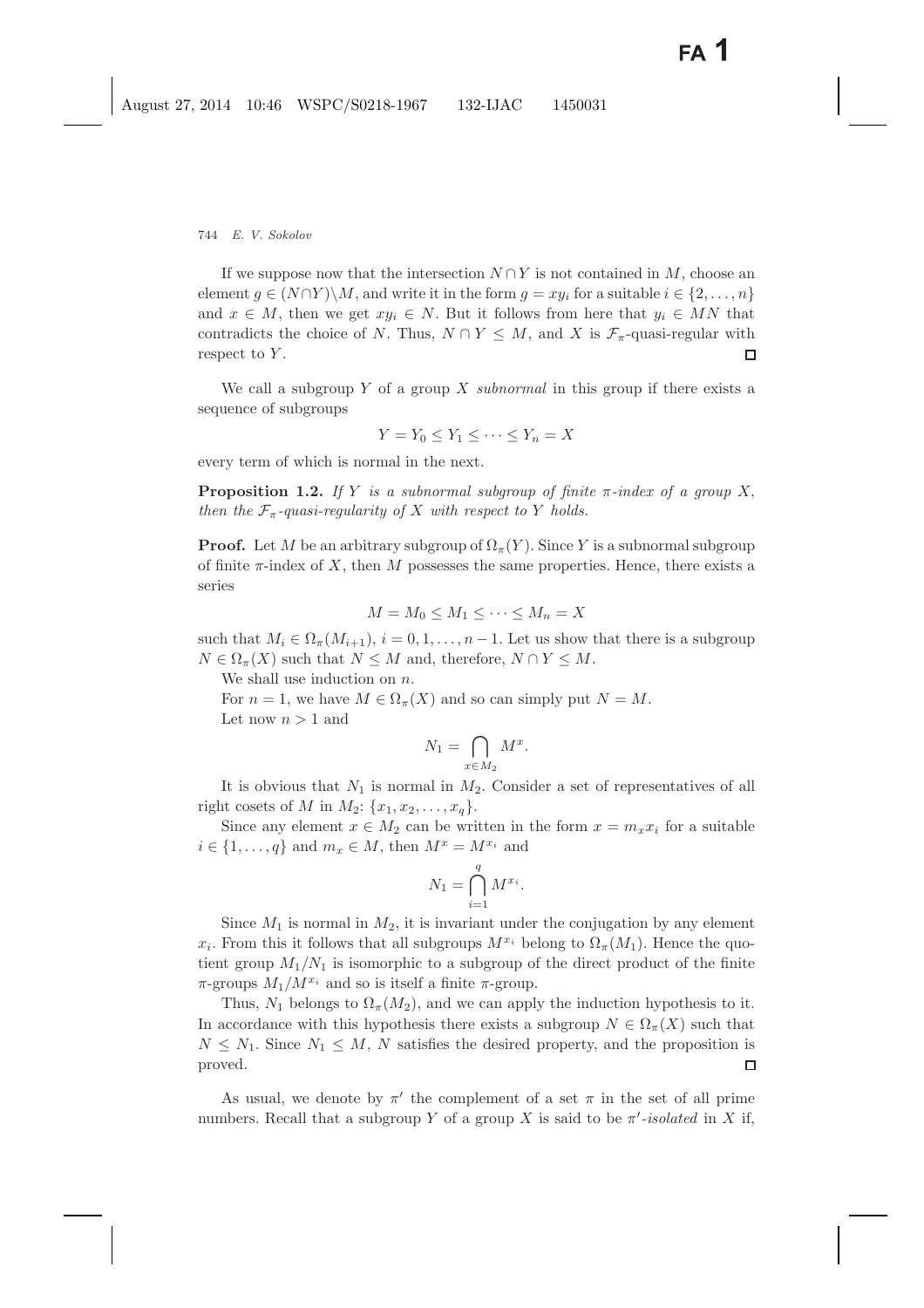<span id="page-4-0"></span>for each element  $x \in X$  and for each number  $q \in \pi'$ , the inclusion  $x^q \in Y$  implies  $x \in Y$ .

**Proposition 1.3.** *Every*  $\mathcal{F}_{\pi}$ -separable subgroup is  $\pi'$ -isolated. In particular, if a *group is residually an*  $\mathcal{F}_{\pi}$ -group, then it is  $\pi'$ -torsion-free.

**Proof.** Let us suppose that a subgroup Y of a group X is not  $\pi'$ -isolated and  $x \in X$  is an element such that  $x \notin Y$  but  $x^q \in Y$  for some number  $q \in \pi'$ . Let also N be an arbitrary subgroup of  $\Omega_{\pi}(X)$ , and let n be the order of x modulo this subgroup.

Since *n* is a  $\pi$ -number, there exists a natural number *m* such that  $qm \equiv 1$ (mod *n*) and, hence,  $x \equiv x^{qm} \pmod{N}$ . Then  $x \in YN$  and, because N has selected arbitrarily, Y is not  $\mathcal{F}_{\pi}$ -separable in X.  $\Box$ 

<span id="page-4-1"></span>Let us call the least  $\pi'$ -isolated subgroup of a group X containing a subgroup Y the  $\pi$ -isolator of Y in X and denote it by  $\mathcal{I}_{\pi'}(X,Y)$ .

**Proposition 1.4.** If X is residually an  $\mathcal{F}_{\pi}$ -group, then the  $\pi'$ -isolator of an arbi*trary abelian subgroup* Y *of* X *is an abelian subgroup and coincides with the set of all*  $\pi'$ -roots which can be extracted from the elements of Y in X.

**Proof.** Since the  $\Omega_{\pi}(X)$ -closure of Y is  $\mathcal{F}_{\pi}$ -separable, then it is a  $\pi'$ -isolated subgroup of  $X$  containing  $Y$ . Therefore,

$$
\mathcal{I}_{\pi'}(X,Y) \leq \Omega_{\pi}(X) \cdot Cl(Y).
$$

Suppose that the commutator of some elements  $x_1, x_2 \in \mathcal{I}_{\pi'}(X, Y)$  is not equal to 1. Then, since X is residually an  $\mathcal{F}_{\pi}$ -group, there exists a subgroup  $N \in \Omega_{\pi}(X)$ such that  $[x_1, x_2] \notin N$ . From the other hand,  $x_1, x_2 \in \Omega_{\pi}(X)$ -*Cl*(Y) in view of the inclusion mentioned above, and, in particular,  $x_1, x_2 \in YN$ . So the elements  $x_1N$ ,  $x_2N$  belong to the abelian subgroup *YN*/*N* of *X*/*N* and  $[x_1N, x_2N] = 1$ . It follows from here that  $[x_1, x_2] \in N$ , and we get a contradiction proving that  $\mathcal{I}_{\pi'}(X, Y)$  is an abelian group.

Let now  $u, v \in X$  be arbitrary elements such that  $u^q, v^r \in Y$  for some  $\pi'$ -numbers q and r. Then  $u, v \in \mathcal{I}_{\pi'}(X, Y)$  and  $(uv)^{qr} = u^{qr}v^{qr} \in Y$ . Therefore, the set of all  $\pi'$ -roots which can be extracted from the elements of Y in X is a subgroup and, hence, coincides with  $\mathcal{I}_{\pi'}(X, Y)$ .  $\Box$ 

<span id="page-4-2"></span>**Proposition 1.5.** If X is residually an  $\mathcal{F}_{\pi}$ -group, then the  $\pi'$ -isolator of an arbi*trary locally cyclic subgroup* Y *of* X *is a locally cyclic subgroup.*

**Lemma 1.6.** *If*  $x, y \in X$  *and*  $y^q \in \langle x \rangle$  *for some*  $\pi'$ -number q, then the subgroup  $\langle x, y \rangle$  *is cyclic.* 

**Proof.** First of all let us observe that  $\mathcal{I}_{\pi}(X,\langle x \rangle)$  is an abelian subgroup by the previous proposition and  $y \in \mathcal{I}_{\pi'}(X,\langle x \rangle)$ . Therefore,  $[x,y] = 1$ .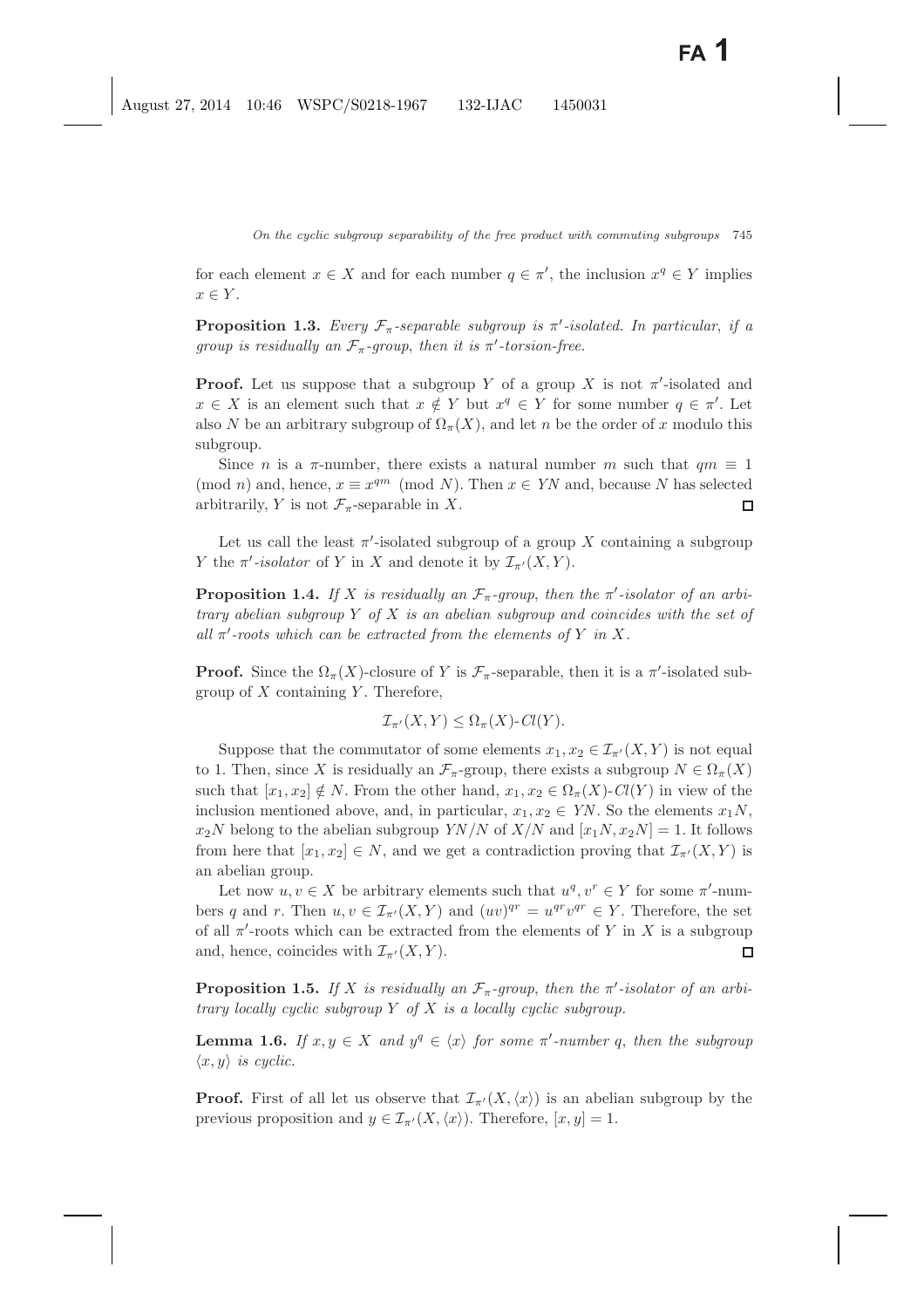Let q be the least positive  $\pi'$ -number such that  $y^q \in \langle x \rangle$ . Let also  $y^q = x^k$ ,  $d = (k, q), q = dq_1$  and  $k = dk_1$ . Then d is a  $\pi'$ -number and  $(y^{-q_1}x^{k_1})^d = 1$ . But X is residually an  $\mathcal{F}_{\pi}$ -group, so it is  $\pi'$ -torsion-free by Proposition [1.3.](#page-4-0) Therefore,  $y^{-q_1}x^{k_1} = 1$  and  $y^{q_1} \in \langle x \rangle$ .

If  $d > 1$ , the last inclusion contradicts the choice of q. So  $(k, q) = 1$ . From this it follows that  $ku + qv = 1$  for certain whole numbers u, v and

$$
x = x^{ku+qv} = y^{qu}x^{qv} = (y^ux^v)^q, \quad y = y^{ku+qv} = y^{ku}x^{kv} = (y^ux^v)^k.
$$
  
Thus  $\langle x, y \rangle = \langle y^ux^v \rangle.$ 

**Proof of Proposition.** Let u, v be arbitrary elements of  $\mathcal{I}_{\pi'}(X, Y)$ . By Proposi-tion [1.4,](#page-4-1)  $\mathcal{I}_{\pi'}(X, Y)$  coincides with the set of all  $\pi'$ -roots which can be extracted from the elements of Y in X. So  $u^q = y_1 \in Y$ , and  $v^r = y_2 \in Y$  for some  $\pi'$ -numbers q and r.

Since Y is locally cyclic, the subgroup  $\langle y_1, y_2 \rangle$  is cyclic and is generated by an element  $y \in Y$ . By lemma, the subgroup  $\langle y, u \rangle$  is also cyclic and is generated by an element  $w \in \mathcal{I}_{\pi'}(X, Y)$ . If we apply now lemma to w and v, then we get that  $\langle w, v \rangle = \langle t \rangle$  for some element  $t \in \mathcal{I}_{\pi'}(X, Y)$ . Thus,  $u, v \in \langle t \rangle$ , and the proposition is proved.  $\Box$ 

### **2. The Main Theorem**

To formulate the main result of this paper we need some auxiliary designations.

If X is a group, then we denote by  $\Delta_{\pi}(X)$  the family of all  $\pi'$ -isolated cyclic subgroups of this group which are not  $\mathcal{F}_{\pi}$ -separable in it. By Proposition [1.3,](#page-4-0) the family of all  $\mathcal{F}_{\pi}$ -separable cyclic subgroups of X certainly does not contain all cyclic subgroups which are not  $\pi'$ -isolated in X. The equality  $\Delta_{\pi}(X) = \varnothing$  means that all other cyclic subgroups of X belong to this family.

Let

$$
G = \langle A * B; [H, K] = 1 \rangle
$$

be the free product of groups A and B with commuting subgroups  $H \leq A$  and  $K \leq B$  (these notations will be fixed till the end of the paper). We put

$$
\Theta_{\pi}(HK) = \{(X \cap H)(Y \cap K) \mid X \in \Omega_{\pi}(A), Y \in \Omega_{\pi}(B)\}
$$

<span id="page-5-0"></span>and denote by  $\Lambda_{\pi}(HK)$  the family of all cyclic subgroups which lie and are  $\pi'$ -isolated in *HK* but are not separated by  $\Theta_{\pi}(HK)$ .

**Theorem 2.1.** Let  $\pi$  be a set of prime numbers that coincides with the set of all *prime numbers or is one-element*, *and let at least one of the following equivalent statements holds*:

(1) A and B are residually  $\mathcal{F}_{\pi}$ -groups, H and K are  $\mathcal{F}_{\pi}$ -separable in the factors;

(2) G *is residually an*  $\mathcal{F}_{\pi}$ -group.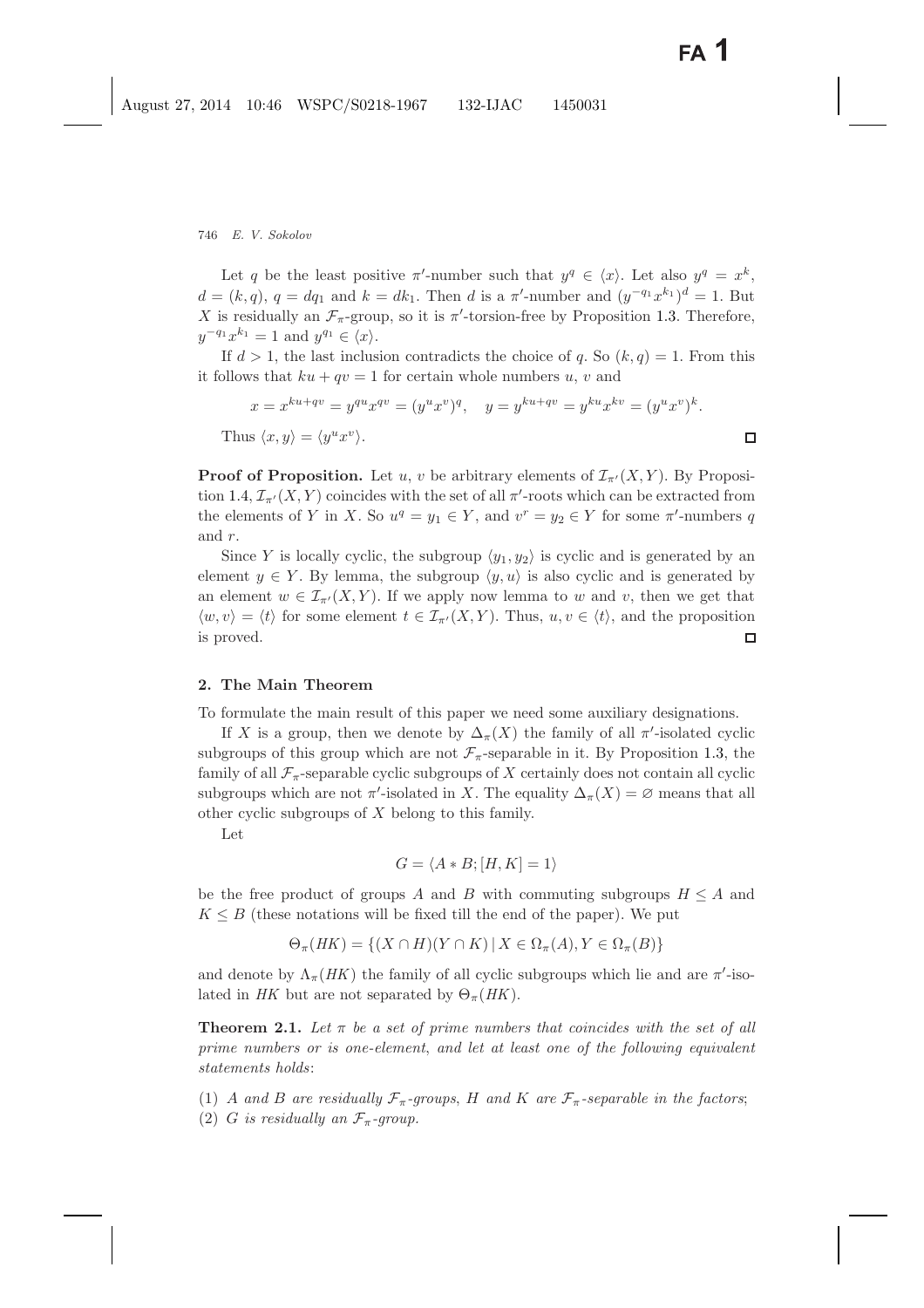*Then a*  $\pi$ -isolated cyclic subgroup of G is  $\mathcal{F}_{\pi}$ -separable in this group if, and only *if*, *it is not conjugated with any subgroup of the family*

$$
\Delta_{\pi}(A) \cup \Delta_{\pi}(B) \cup \Lambda_{\pi}(HK).
$$

**Proof.** First of all we note that the equivalence of conditions 1 and 2 was stated in [\[7\]](#page-14-4). So, it is necessary to prove the criterion of the  $\mathcal{F}_{\pi}$ -separability of a cyclic subgroup of G only. We begin with the necessity of the condition.

If a cyclic subgroup C belongs to  $\Delta_{\pi}(A)$ , then it is not  $\mathcal{F}_{\pi}$ -separable in A and there exists an element  $a \in A \backslash C$  such that  $a \in CX$  for any subgroup  $X \in \Omega_{\pi}(A)$ . But then  $a \in CL$  for every subgroup  $L \in \Omega_{\pi}(G)$  since  $L \cap A \in \Omega_{\pi}(A)$ . Therefore, C is not  $\mathcal{F}_{\pi}$ -separable in G. It is obvious that any subgroup conjugated with C is also not  $\mathcal{F}_{\pi}$ -separable in G.

It can be proved in precisely the same way that any subgroup of  $\Delta_{\pi}(B)$  or  $\Lambda_{\pi}(HK)$  is not  $\mathcal{F}_{\pi}$ -separable in G. It needs only to note that, if  $L \in \Omega_{\pi}(G)$ , then

$$
(L \cap H)(L \cap K) \in \Theta_{\pi}(HK).
$$

Before proving the sufficiency we give some facts about the structure and the properties of free products with commuting subgroups.

Recall that *the free product of groups*  $M$  *and*  $N$  *with subgroups*  $U \leq M$ and  $V \leq N$  amalgamated according to an isomorphism  $\varphi : U \to V$ ,

$$
T = \langle M * N; U = V, \varphi \rangle,
$$

is the quotient group of the ordinary free product  $M*N$  of M and N by the normal closure of the set  $\{u(u\varphi)^{-1} \mid u \in U\}.$ 

It is known that the subgroups of  $T$  generated by the generators of  $M$  and  $N$  are isomorphic to these groups and, therefore, may be identified with them. Herewith, U and V turn out to be coincident and this fact lets us write down  $T$  in the form

$$
T = \langle M * N; U \rangle
$$

considering  $\varphi$  as given.

We also need one more simply checked property of elements of generalized free products of two groups. Recall that *the length of an element* of T is the length of any reduced form of this element.

<span id="page-6-0"></span>**Proposition 2.2** ([\[12,](#page-15-7) Proposition 2.1.6]). For every two elements  $x, y \in T$ , if *one of them has an even length and*  $y = x^q$  *for some positive number* q, *then the other element has an even length too and*  $l(y) = l(x)q$ .

It is easy to see  $[7]$  that the structure of G can be described in terms of the construction of free product with amalgamated subgroup as follows.

Let  $U = HK$ ,  $M = \langle A, U \rangle$  and  $N = \langle B, U \rangle$ . Then U is the direct product  $H \times K$ of H and K, M is the free product  $\langle A * U; H \rangle$  of A and U with H amalgamated, N is the free product  $\langle B * U; K \rangle$  of B and U with K amalgamated, and G is the free product  $\langle M * N; U \rangle$  of M and N with U amalgamated.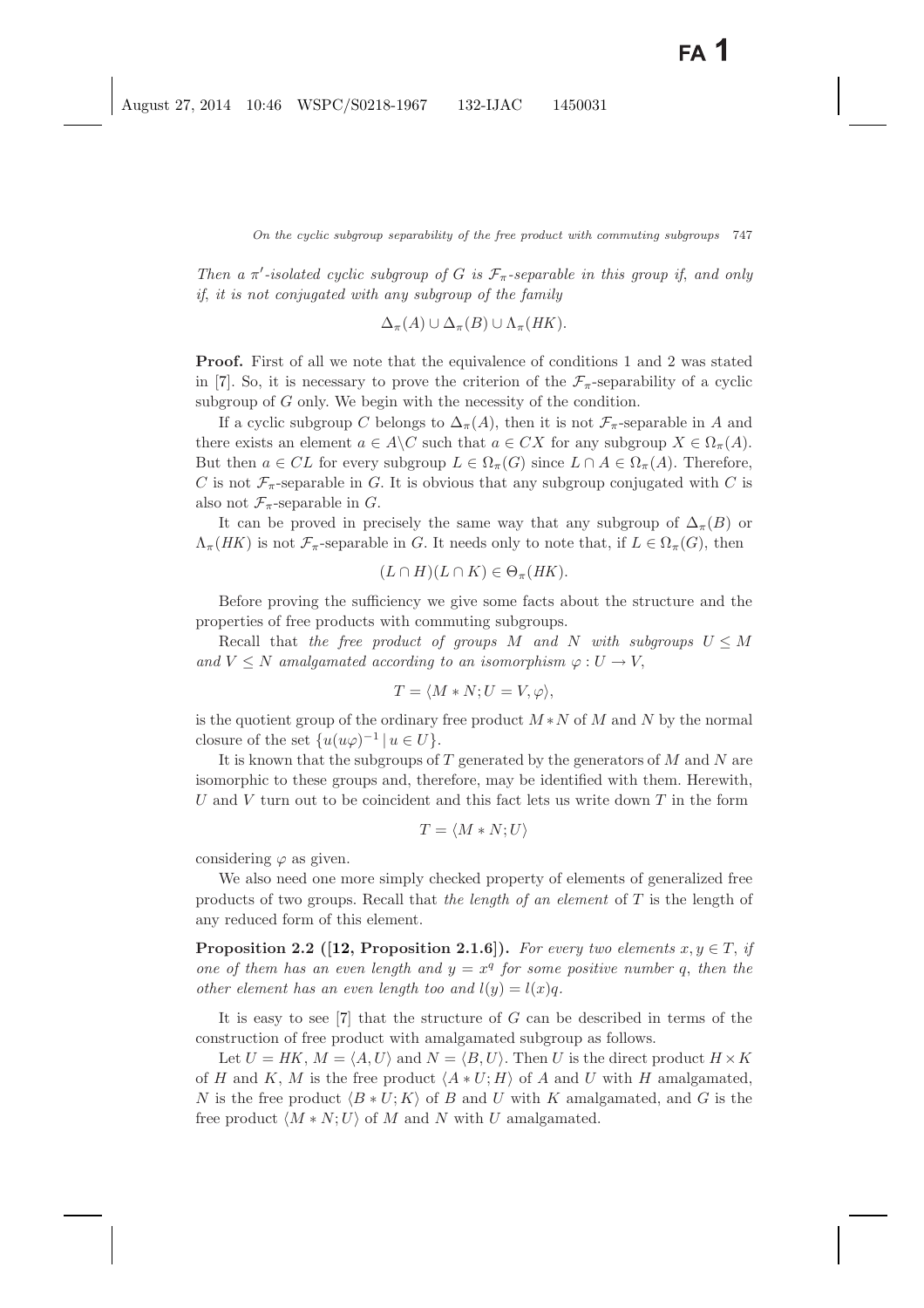If  $Y$  is a subgroup of a group  $X$ , we put

$$
\Omega_{\pi}(X,Y) = \{ L \cap Y \mid L \in \Omega_{\pi}(X) \}
$$

<span id="page-7-0"></span>and denote by  $\Delta_{\pi}(X, Y)$  the family of all cyclic subgroups which lie and are  $\pi'$ -isolated in Y but are not separated by  $\Omega_{\pi}(X, Y)$ . The following statements take place.

**Proposition 2.3** ([\[11,](#page-15-6) Theorems 1.2 and 1.6]). Let  $\pi$  be a set of prime num*bers which coincides with the set of all prime numbers or is one-element*, *and let*  $T = \langle M \ast N ; U \rangle$  be the free product of groups  $M$  and  $N$  with an amalgamated sub*group* U. If  $\{1\}$  *and* U *are separated by both*  $\Omega_{\pi}(T, M)$  *and*  $\Omega_{\pi}(T, N)$ , *then a*  $\pi'$ -*isolated cyclic subgroup of* T *is*  $\mathcal{F}_{\pi}$ -separable in this group if, and only if, it is not *conjugated with any subgroup of*  $\Delta_{\pi}(T,M) \cup \Delta_{\pi}(T,N)$ *.* 

<span id="page-7-1"></span>**Proposition 2.4** ([\[7,](#page-14-3) Lemmas 1 and 3]). Let  $\pi$  be a set of prime numbers *which coincides with the set of all prime numbers or is one-element. If* A, B *are residually*  $\mathcal{F}_{\pi}$ -groups and H, K are  $\mathcal{F}_{\pi}$ -separable in the free factors, then  $\{1\}$  and U are separated by both  $\Omega_{\pi}(G, M)$  and  $\Omega_{\pi}(G, N)$ .

<span id="page-7-2"></span>It also follows from the proof of [\[7,](#page-14-3) Lemmas 1 and 3] that the statement below holds.

**Proposition 2.5.** Let  $\pi$  be a set of prime numbers which coincides with the set of *all prime numbers or is one-element*,  $X \in \Omega_{\pi}(A)$ ,  $Y \in \Omega_{\pi}(B)$ , and

$$
Q = (X \cap H)(Y \cap K).
$$

*Then any subgroup*  $R \in \Omega_{\pi}(M)$  *such that*  $R \cap A = X$  *and*  $R \cap U = Q$  *belongs to*  $\Omega_{\pi}(G, M)$ *. The same statement holds for the subgroups of*  $\Omega_{\pi}(N)$ *.* 

Now we can prove the sufficiency of the condition. Due to Propositions [2.3](#page-7-0) and [2.4,](#page-7-1) we need to show only that every subgroup of  $\Delta_{\pi}(G, M)$  is conjugated with some subgroup of  $\Delta_{\pi}(A) \cup \Lambda_{\pi}(U)$  and every subgroup of  $\Delta_{\pi}(G, N)$  does with some subgroup of  $\Delta_{\pi}(B) \cup \Lambda_{\pi}(U)$ . We consider M, the arguments for N are the same.

Let  $X \in \Omega_{\pi}(A)$  and  $Y \in \Omega_{\pi}(B)$  be arbitrary subgroups, and let  $Q = (X \cap H)$ .  $(Y \cap K)$ . Then  $X \cap H = Q \cap H$ , and, hence, the function  $\varphi_{X,Q} : HX/X \to HQ/Q$ which maps an element  $hX$ ,  $h \in H$ , to  $hQ$  is a correctly defined isomorphism of subgroups. Therefore, we can construct the group

$$
M_{X,Q} = \langle A/X * U/Q; HX/X = HQ/Q, \varphi_{X,Q} \rangle
$$

and extend the natural homomorphisms of  $A$  onto  $A/X$  and of  $U$  onto  $U/Q$  to the homomorphism  $\rho_{X,Q}$  of M onto  $M_{X,Q}$ .

Consider the map  $\sigma$  of generators of  $M_{X,Q}$  defined by the rules

 $(aX)\sigma = aX$   $(a \in A)$ ,  $(hQ)\sigma = hX$   $(h \in H)$ ,  $(kQ)\sigma = 1$   $(k \in K)$ 

and extend it to the map  $\tau$  of words. It is easy to see that  $\tau$  maps all defining relations of  $M_{X,Q}$  to 1 and, hence, defines a surjective homomorphism of  $M_{X,Q}$ onto  $A/X$ .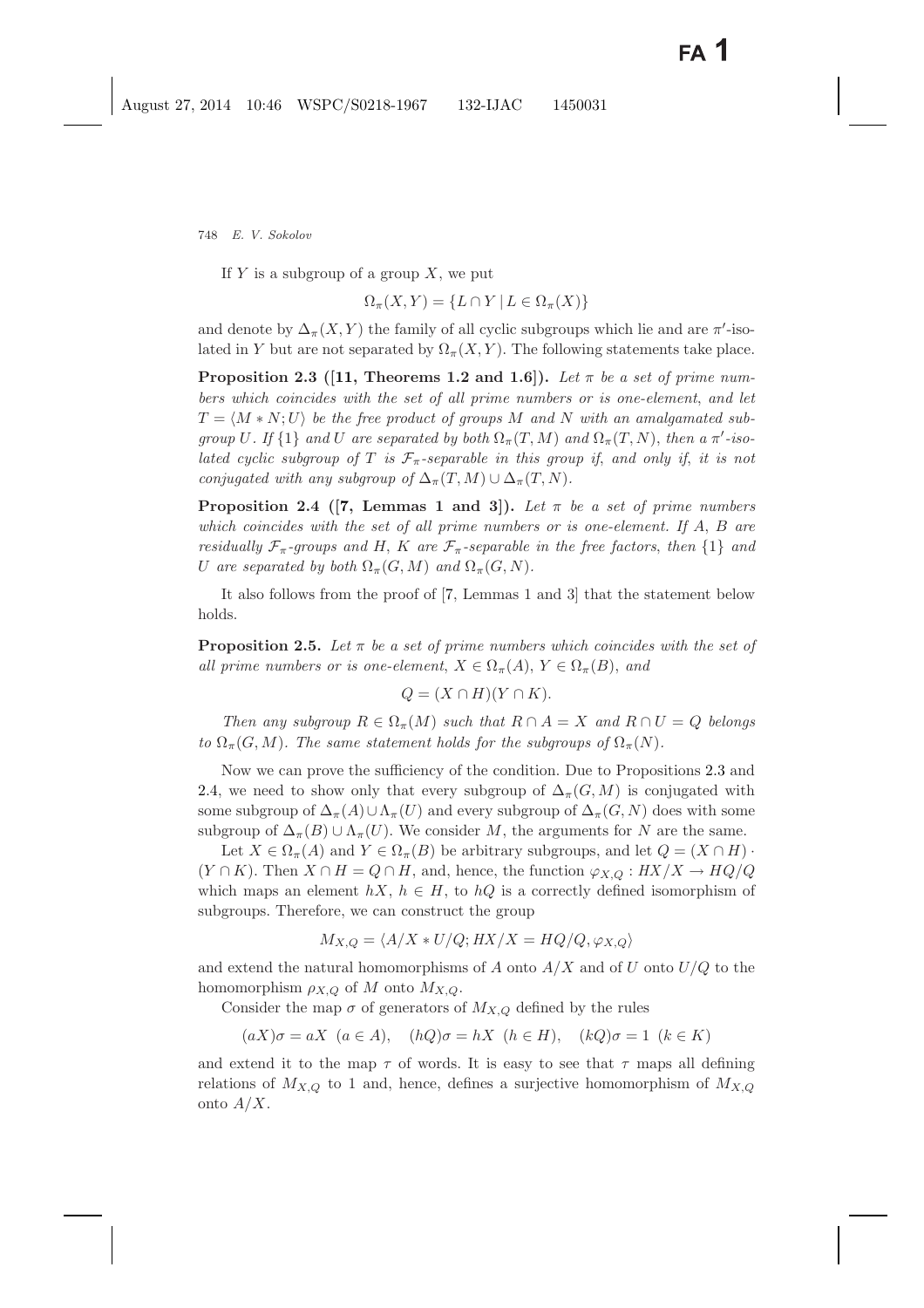Let  $Z = \ker \tau$ . Since  $\tau$  acts injectively on  $A/X$ , then Z meets  $HQ/Q$  trivially. Therefore, by the theorem of Karras and Solitar [\[5\]](#page-14-5), Z is the free product of a free group and groups which are isomorphic to  $KQ/Q$ . Since  $KQ/Q \in \mathcal{F}_{\pi}$ , all factors of this free product are residually  $\mathcal{F}_{\pi}$ -groups. Thus, Z is also residually an  $\mathcal{F}_{\pi}$ -group [\[3,](#page-14-6) Theorem 4.1].

Since  $M_{X,Q}/Z \cong A/X$  and  $A/X \in \mathcal{F}_{\pi}$ , then  $M_{X,Q}$  is an extension of residually an  $\mathcal{F}_{\pi}$ -group by an  $\mathcal{F}_{\pi}$ -group. Therefore,  $M_{X,Q}$  is residually an  $\mathcal{F}_{\pi}$ -group [\[3,](#page-14-6) Lemma 1.5], and all  $\pi'$ -isolated cyclic subgroups of  $M_{X,Q}$  are  $\mathcal{F}_{\pi}$ -separable [\[1,](#page-14-7) Lemma 3], [\[11,](#page-15-8) Proposition 3.1].

Let us note that, if  $C$  is a cyclic subgroup of  $M$ , and we want to prove that  $C$ is separated by  $\Omega_{\pi}(G, M)$ , then it is sufficient to find, for every element  $g \in M \backslash C$ , a pair of subgroups  $X \in \Omega_{\pi}(A), Y \in \Omega_{\pi}(B)$  such that  $g \rho_{X,Q}$  does not belong to some  $\pi'$ -isolated cyclic subgroup  $D_{X,Q}$  of  $M_{X,Q}$  containing  $C_{\rho_{X,Q}}$  (where, as early,  $Q = (X \cap H)(Y \cap K).$ 

Indeed, as it was just proved, all  $\pi'$ -isolated cyclic subgroups of  $M_{X,Q}$  are  $\mathcal{F}_{\pi}$ -separable. So, if X and Y possess the properties mentioned above, then there exists a subgroup  $R_{X,Q} \in \Omega_{\pi}(M_{X,Q})$  such that  $g \rho_{X,Q} \notin D_{X,Q}R_{X,Q}$  and, hence,  $g\rho_{X,Q} \notin C\rho_{X,Q}R_{X,Q}.$ 

Further, since  $M_{X,Q}$  is residually an  $\mathcal{F}_{\pi}$ -group and the quotient groups  $A/X$ and  $U/Q$  are finite, we can choose  $R_{X,Q}$  so that

$$
R_{X,Q} \cap A/X = R_{X,Q} \cap U/Q = 1.
$$

Then the pre-image R of  $R_{X,Q}$  under  $\rho_{X,Q}$  satisfies the equalities  $R \cap A = X$ and  $R \cap U = Q$ . It follows now from Proposition [2.5](#page-7-2) that  $R \in \Omega_{\pi}(G, M)$  and, at the same time,  $q \notin CR$  as required.

So let  $C = \langle c \rangle$  be a  $\pi'$ -isolated cyclic subgroup of M which is not conjugated with any subgroup of  $\Delta_{\pi}(A) \cup \Lambda_{\pi}(U)$ . We show that C is separated by  $\Omega_{\pi}(G, M)$ .

Let  $g \in M$  be an arbitrary element not belonging to C, and let

$$
g = g_1 g_2 \cdots g_m, \quad c = c_1 c_2 \cdots c_n
$$

be reduced forms of  $g$  and  $c$  which are considered as the elements of the generalized free product  $M$ . Applying, if necessary, a suitable inner automorphism of  $G$  defining by an element of  $M$  we can assume further that  $c$  is cyclically reduced.

Let, at first,  $n = 1$ , and let, for definiteness,  $c \in A$  (the case when  $c \in U$  is considered in the same way).

Note that, if  $X \in \Omega_{\pi}(A), Y \in \Omega_{\pi}(B)$  and  $Q = (X \cap H)(Y \cap K)$ , then the free factors of  $M_{X,Q}$  are finite  $\pi$ -groups and, hence, all their cyclic subgroups are  $\pi'$ -isolated. So, it is sufficient to find a pair of subgroups  $X \in \Omega_{\pi}(A), Y \in \Omega_{\pi}(B)$ such that  $g\rho_{X,Q} \notin C\rho_{X,Q}$ .

By the condition, C is separated by  $\Omega_{\pi}(A)$ . Therefore, if  $g \in A$ , then there exists a subgroup  $X \in \Omega_{\pi}(A)$  such that  $g \notin CX$  and, hence,  $g \rho_{X,Q} \notin C \rho_{X,Q}$  regardless of the choice of Y .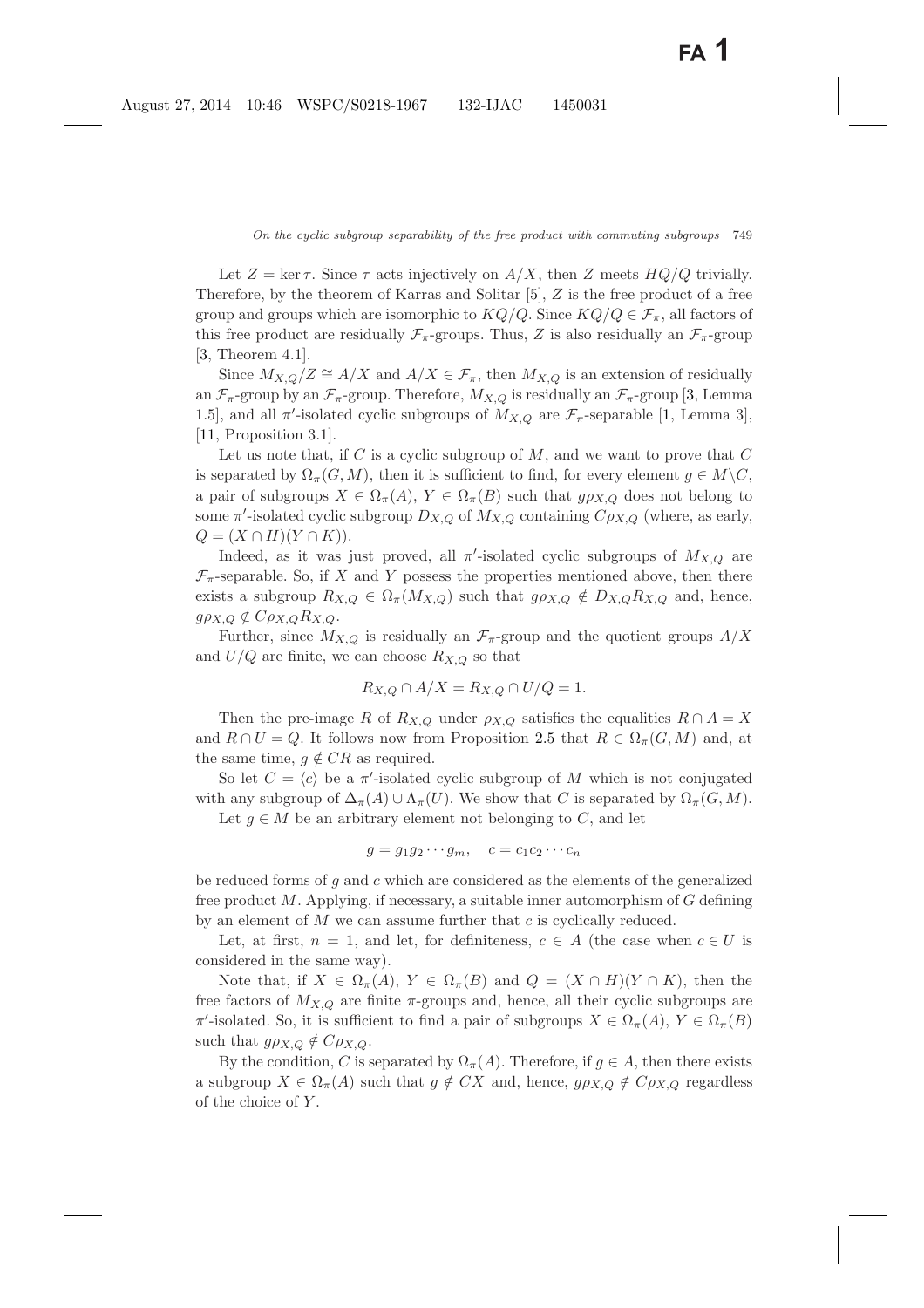Let  $g \notin A$ . Then, if  $m = 1$ ,  $g = g_1 \in U\backslash H$ . If  $m > 1$ , every syllable  $g_i$  of the reduced form of g belongs to one of the free factors and does not belong to the amalgamated subgroup.

By the condition of the theorem, H is separated by  $\Omega_{\pi}(A)$ .

If  $u \in U\backslash H$  and  $u = hk$  for suitable elements  $h \in H$ ,  $k \in K$ , then  $k \neq 1$  and, since B is residually an  $\mathcal{F}_{\pi}$ -group, there exists a subgroup  $Y \in \Omega_{\pi}(B)$  such that  $k \notin Y$ . Then

$$
u \notin H(X \cap H)(Y \cap K) = H(Y \cap K)
$$

regardless of the choice of a subgroup  $X \in \Omega_{\pi}(A)$ . Thus, H is separated by  $\Theta_{\pi}(U)$ .

It follows from this remark that, for every  $i$   $(1 \leq i \leq m)$ , one can find a pair of subgroups  $X_i \in \Omega_{\pi}(A), Y_i \in \Omega_{\pi}(B)$  such that  $g_i \notin H X_i$  if  $g_i \in A$  and  $g_i \notin H(Y_i \cap K)$  if  $g_i \in U$ . Let us put

$$
X = \bigcap_{i=1}^{m} X_i, \quad Y = \bigcap_{i=1}^{m} Y_i.
$$

It is obvious that  $X \in \Omega_{\pi}(A), Y \in \Omega_{\pi}(B)$  and the presentation of  $g \rho_{X,Q}$  as the product

$$
g\rho_{X,Q} = g_1\rho_{X,Q}g_2\rho_{X,Q}\cdots g_m\rho_{X,Q}
$$

is still a reduced form in  $M_{X,Q}$ . Therefore, the length  $l(g\rho_{X,Q})$  of  $g\rho_{X,Q}$  equals the length of g, and, if  $m = 1$ , then  $g \rho_{X,Q} \in U \rho_{X,Q} \backslash H \rho_{X,Q}$ . Thus, in this case  $g \rho_{X,Q}$ does not belong to  $C\rho_{X,Q}$  too.

Let now  $n \geq 2$ . As above, we find a pair of subgroups  $X \in \Omega_{\pi}(A), Y \in \Omega_{\pi}(B)$ such that  $l(g\rho_{X,Q}) = l(g)$  and  $l(c\rho_{X,Q}) = l(c)$ . Note that  $c\rho_{X,Q}$  is still a cyclically reduced element.

For any pair of subgroups  $V \in \Omega_{\pi}(A), W \in \Omega_{\pi}(B)$  such that  $V \leq X$  and  $W \leq Y$ , the equality  $l(c\rho_{V,P}) = l(c)$  holds, where  $P = (V \cap H)(W \cap K)$ . So the powers of the roots which can be extracted from  $c\rho_{V,P}$  are bounded as a whole by Proposition [2.2.](#page-6-0) It follows now from Proposition [1.5](#page-4-2) that  $\mathcal{I}_{\pi'}(M_{V,P}, C \rho_{V,P})$  is a cyclic subgroup. We show that V and W can be chosen in such a way that  $g \rho_{V,P}$ does not belong to  $\mathcal{I}_{\pi'}(M_{V.P}, C\rho_{V.P}).$ 

Write *n* in the form  $n = qt$ , where *q* is a  $\pi$ -number, *t* is a  $\pi'$ -number if  $\pi$  does not coincide with the set of all prime numbers and  $t = 1$  otherwise.

**Case 1.** n does not divide mt.

Since *n* does not divide *mt*, then, by Proposition [2.2,](#page-6-0)  $(g \rho_{X,Q})^t \notin C \rho_{X,Q}$ . Show that  $g\rho_{X,Q} \notin \mathcal{I}_{\pi'}(M_{X,Q},\mathcal{C}\rho_{X,Q}).$ 

Let  $d_{X,Q}$  denote a generator of  $\mathcal{I}_{\pi'}(M_{X,Q},\mathcal{C}\rho_{X,Q})$ , and let  $(d_{X,Q})^z = c\rho_{X,Q}$ . It follows from Proposition [2.2](#page-6-0) that  $z|n$ . But z is a  $\pi'$ -number, so it divides t and, therefore,

$$
(\mathcal{I}_{\pi'}(M_{X,Q}, C\rho_{X,Q}))^t \leq C\rho_{X,Q}.
$$

Thus, supposing that  $g \rho_{X,Q} \in \mathcal{I}_{\pi'}(M_{X,Q}, \mathcal{C} \rho_{X,Q})$  we get the inclusion  $(g \rho_{X,Q})^t \in C \rho_{X,Q}$ , which contradicts the relation stated above.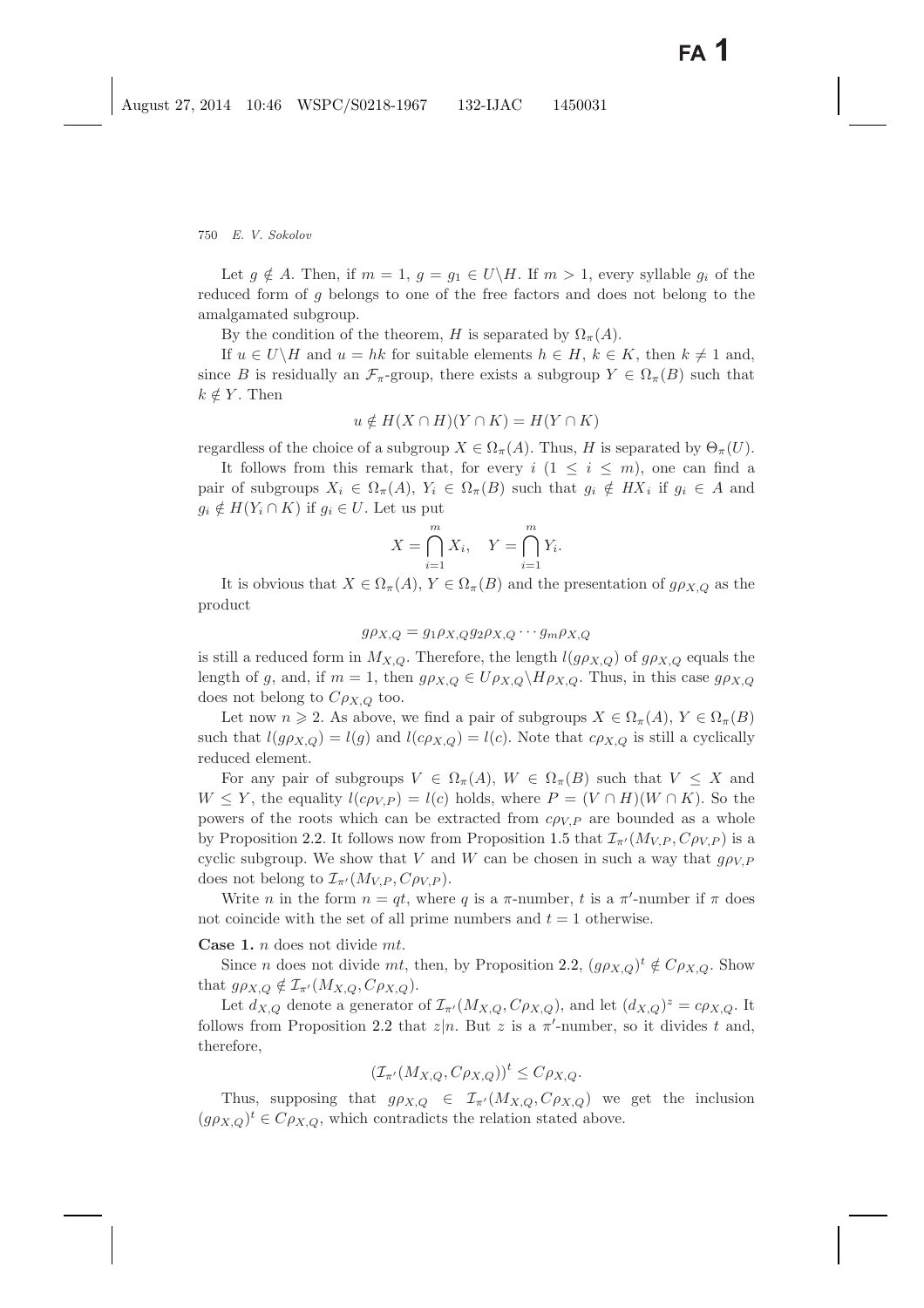**Case 2.**  $mt = nk$  for certain positive k.

Since C is  $\pi'$ -isolated in M and  $g \notin C$ , then  $g^t \neq c^{\pm k}$ . Arguing as above we find subgroups  $R \in \Omega_{\pi}(A), S \in \Omega_{\pi}(B)$  such that

$$
(g^{-t}c^k)\rho_{R,L} \neq 1 \neq (g^{-t}c^{-k})\rho_{R,L},
$$

where  $L = (R \cap H)(S \cap K)$ .

Let us put  $V = X \cap R$ ,  $W = Y \cap S$  and  $P = (V \cap H)(W \cap K)$ . Then  $(g\rho_{V,P})^t \neq (c\rho_{V,P})^{\pm k}$ , and, since

$$
l(g\rho_{V,P}) = l(g) = m, \quad l(c\rho_{V,P}) = l(c) = n,
$$

we have  $(g \rho_{V,P})^t \notin C \rho_{V,P}$ . As well as in the case discussed above it follows that  $q \rho_{V,P} \notin \mathcal{I}_{\pi'}(M_{V,P}, C \rho_{V,P})$ , and the proof is finished.  $\Box$ 

#### **3. Some Corollaries**

<span id="page-10-0"></span>Unfortunately, to describe the family  $\Lambda_{\pi}(HK)$  is difficult in general case, and below we try to make it at least in some special cases.

**Proposition 3.1.** If A is  $\mathcal{F}_{\pi}$ -quasi-regular with respect to H and B is  $\mathcal{F}_{\pi}$ -quasi*regular with respect to* K, *then*  $\Lambda_{\pi}(HK) = \Delta_{\pi}(HK)$ .

**Proof.** Indeed, if  $L \in \Omega_{\pi}(HK)$ , then we can use the  $\mathcal{F}_{\pi}$ -quasi-regularity and find such subgroups  $X \in \Omega_{\pi}(A), Y \in \Omega_{\pi}(B)$  that  $X \cap H \leq L \cap H, Y \cap K \leq L \cap K$  and, hence,  $(X \cap H)(Y \cap K) \leq L$ . Therefore, if a subgroup lies in *HK* and is separated by  $\Omega_{\pi}(HK)$ , then it is separated by  $\Theta_{\pi}(HK)$  too. Since the inverse statement is obvious,  $\Lambda_{\pi}(HK)=\Delta_{\pi}(HK)$  as required.  $\Box$ 

The next corollary follows directly from Propositions [3.1](#page-10-0) and [1.2.](#page-3-0)

**Corollary 3.2.** *Let*  $H$ ,  $K$  *be subnormal in*  $A$ ,  $B$  *and have finite*  $\pi$ *-indexes in them. Then*  $\Lambda_{\pi}(HK) = \Delta_{\pi}(HK)$ .

However, the structure of the set  $\Delta_{\pi}(HK)$  is also not simple. And so we continue the research of the separability of the cyclic subgroups lying in *HK* and prove the following.

<span id="page-10-2"></span><span id="page-10-1"></span>**Proposition 3.3.** Let A and B be residually  $\mathcal{F}_{\pi}$ -groups, and let C be a  $\pi'$ -isolated *cyclic subgroup of HK generated by an element*  $c = hk$ , *where*  $h \in H$ ,  $k \in K$ . If h *has an infinite order and all subgroups of*  $\Omega_{\pi}(\mathcal{I}_{\pi'}(A, \langle h \rangle))$  *are*  $\mathcal{F}_{\pi}$ -separable in A, *then C is separated by*  $\Theta_{\pi}(HK)$ *.* 

**Proof.** Let  $q \in HK \backslash C$  be an arbitrary element. We need to find subgroups  $X \in$  $\Omega_{\pi}(A), Y \in \Omega_{\pi}(B)$  such that  $q \notin C(X \cap H)(Y \cap K)$ .

Write g in the form  $g = ab$  for suitable elements  $a \in H$ ,  $b \in K$ .

If  $a \notin \Omega_{\pi}(A)$ - $Cl(\langle h \rangle)$ , then there exists a subgroup  $X \in \Omega_{\pi}(A)$  such that  $a \notin \langle h \rangle X$ . Then  $ab \notin C(X \cap H)K$  since HK is the direct product of H and K,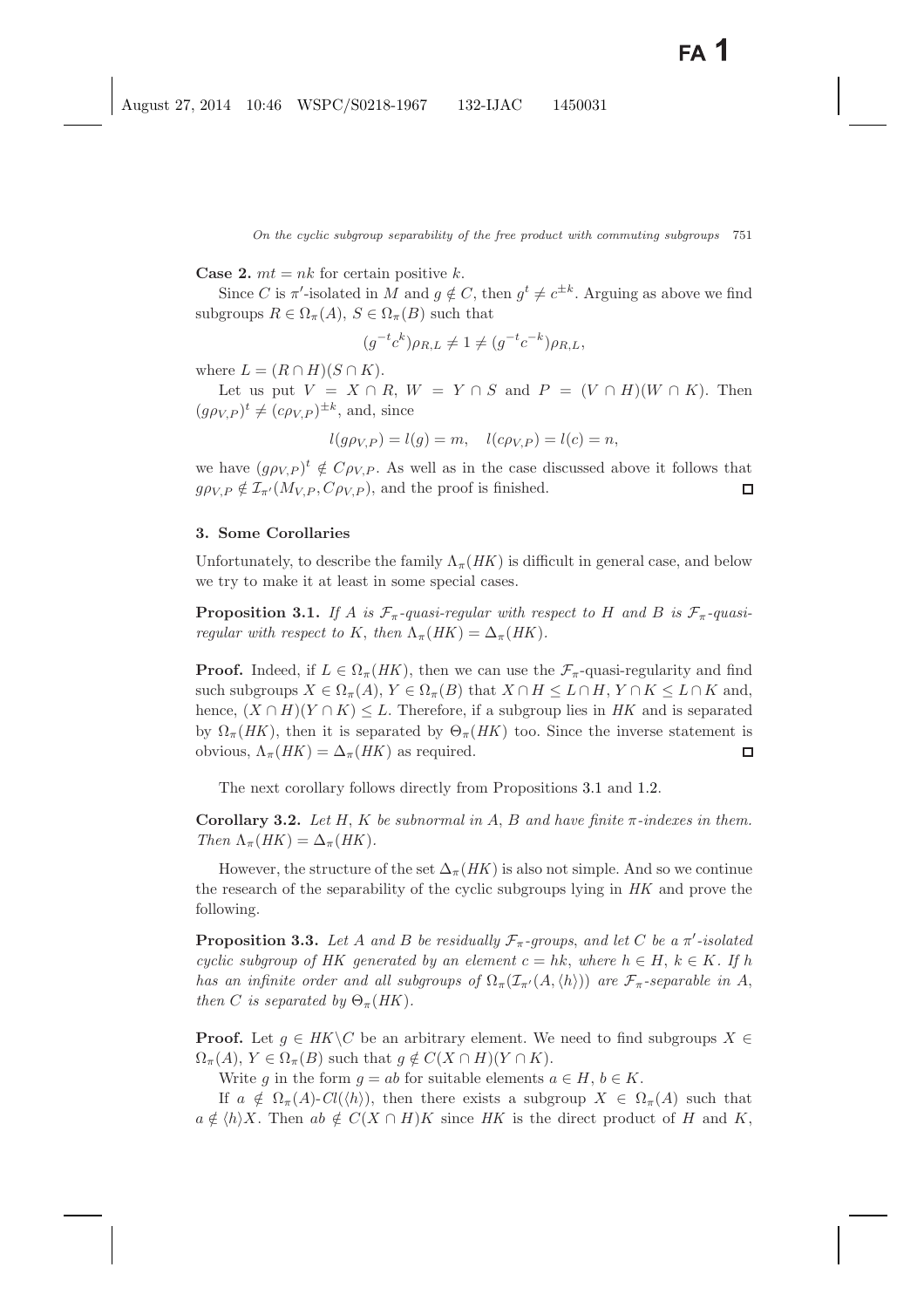and we can take B as Y. The case when  $b \notin \Omega_{\pi}(B)$ - $Cl(\langle k \rangle)$  is considered in the same way.

Let now  $a \in \Omega_{\pi}(A)$ - $Cl(\langle h \rangle)$  and  $b \in \Omega_{\pi}(B)$ - $Cl(\langle k \rangle)$ .

Since A is residually an  $\mathcal{F}_{\pi}$ -group, then  $\mathcal{I}_{\pi'}(A,\langle h \rangle)$  is locally cyclic according to Proposition [1.5.](#page-4-2) By the condition, this subgroup is  $\mathcal{F}_{\pi}$ -separable in A, hence,  $\Omega_{\pi}(A)$ - $Cl(\langle h \rangle) = \mathcal{I}_{\pi'}(A,\langle h \rangle)$  and  $a \in \mathcal{I}_{\pi'}(A,\langle h \rangle)$ . Denote by u a generator of the subgroup  $\langle a, h \rangle$  and consider two cases.

**Case 1.**  $\langle k \rangle$  is finite.

Since B is residually an  $\mathcal{F}_{\pi}$ -group, its every finite subgroup is  $\mathcal{F}_{\pi}$ -separable. Therefore,

$$
b \in \Omega_{\pi}(B) \text{-} Cl(\langle k \rangle) = \langle k \rangle
$$

and C is a  $\pi'$ -isolated cyclic subgroup of the finitely generated abelian group  $\langle u, k \rangle$ .

It is known [\[7\]](#page-14-3) that all  $\pi'$ -isolated subgroups of a finitely generated nilpotent

group are  $\mathcal{F}_{\pi}$ -separable. So there exists a subgroup  $L \in \Omega_{\pi}(\langle u, k \rangle)$  such that  $g \notin CL$ . Note that, for any  $\pi$ -number  $l, \mathcal{I}_{\pi'}(A, \langle h \rangle)^l \cap \langle u \rangle \leq \langle u^l \rangle$ .

Indeed, let  $v \in \mathcal{I}_{\pi'}(A, \langle h \rangle)$  and  $v^l \in \langle u \rangle$ . By Proposition [1.4,](#page-4-1)  $\mathcal{I}_{\pi'}(A, \langle h \rangle)$  coincides with the set of all  $\pi'$ -roots which can be extracted from  $\langle h \rangle$  in A. So there exists a  $\pi'$ -number m such that  $v^m \in \langle h \rangle \leq \langle u \rangle$ . Since l and m are relatively prime, the equality  $l\alpha + m\beta = 1$  holds for suitable integers  $\alpha$  and  $\beta$ . From this it follows that  $v = v^{l\alpha + m\beta} \in \langle u \rangle \text{ and } v^l \in \langle u^l \rangle.$ 

Let now  $l = [\langle u \rangle : L \cap \langle u \rangle]$ . The quotient group  $\mathcal{I}_{\pi'}(A, \langle h \rangle) / \mathcal{I}_{\pi'}(A, \langle h \rangle)^{l}$  is locally cyclic, and the orders of all its elements divide l. Therefore,  $\mathcal{I}_{\pi'}(A,\langle h\rangle)/\mathcal{I}_{\pi'}(A,\langle h\rangle)^l$ is a cyclic  $\mathcal{F}_{\pi}$ -group and so  $\mathcal{I}_{\pi'}(A,\langle h\rangle)^l \in \Omega_{\pi}(\mathcal{I}_{\pi'}(A,\langle h\rangle)).$ 

By Proposition [1.1,](#page-2-0) A is  $\mathcal{F}_{\pi}$ -quasi-regular with respect to  $\mathcal{I}_{\pi'}(A,\langle h \rangle)$ . We use this fact and choose a subgroup  $X \in \Omega_{\pi}(A)$  so that

$$
X \cap \mathcal{I}_{\pi'}(A, \langle h \rangle) \leq \mathcal{I}_{\pi'}(A, \langle h \rangle)^l.
$$

Since B is residually an  $\mathcal{F}_{\pi}$ -group, there exists also a subgroup  $Y \in \Omega_{\pi}(B)$ satisfying the condition  $Y \cap \langle k \rangle = 1$ . Suppose that  $g \in C(X \cap H)(Y \cap K)$  and  $q = c<sup>n</sup>xy$  for suitable elements  $x \in X \cap H$ ,  $y \in Y \cap K$  and a number n.

Since  $g, c \in \langle u, k \rangle$  and  $a, h \in \mathcal{I}_{\pi'}(A, \langle h \rangle)$ , then

$$
x \in X \cap H \cap \langle u, k \rangle \cap \mathcal{I}_{\pi'}(A, \langle h \rangle) = X \cap \mathcal{I}_{\pi'}(A, \langle h \rangle) \cap \langle u \rangle
$$
  

$$
\leq \mathcal{I}_{\pi'}(A, \langle h \rangle)^{l} \cap \langle u \rangle \leq \langle u^{l} \rangle = L \cap \langle u \rangle
$$

and

$$
y \in Y \cap K \cap \langle u, k \rangle = Y \cap \langle k \rangle = 1,
$$

whence  $q \in CL$  which contradicts the choice of L. Thus,

$$
g \notin C(X \cap H)(Y \cap K)
$$

as required.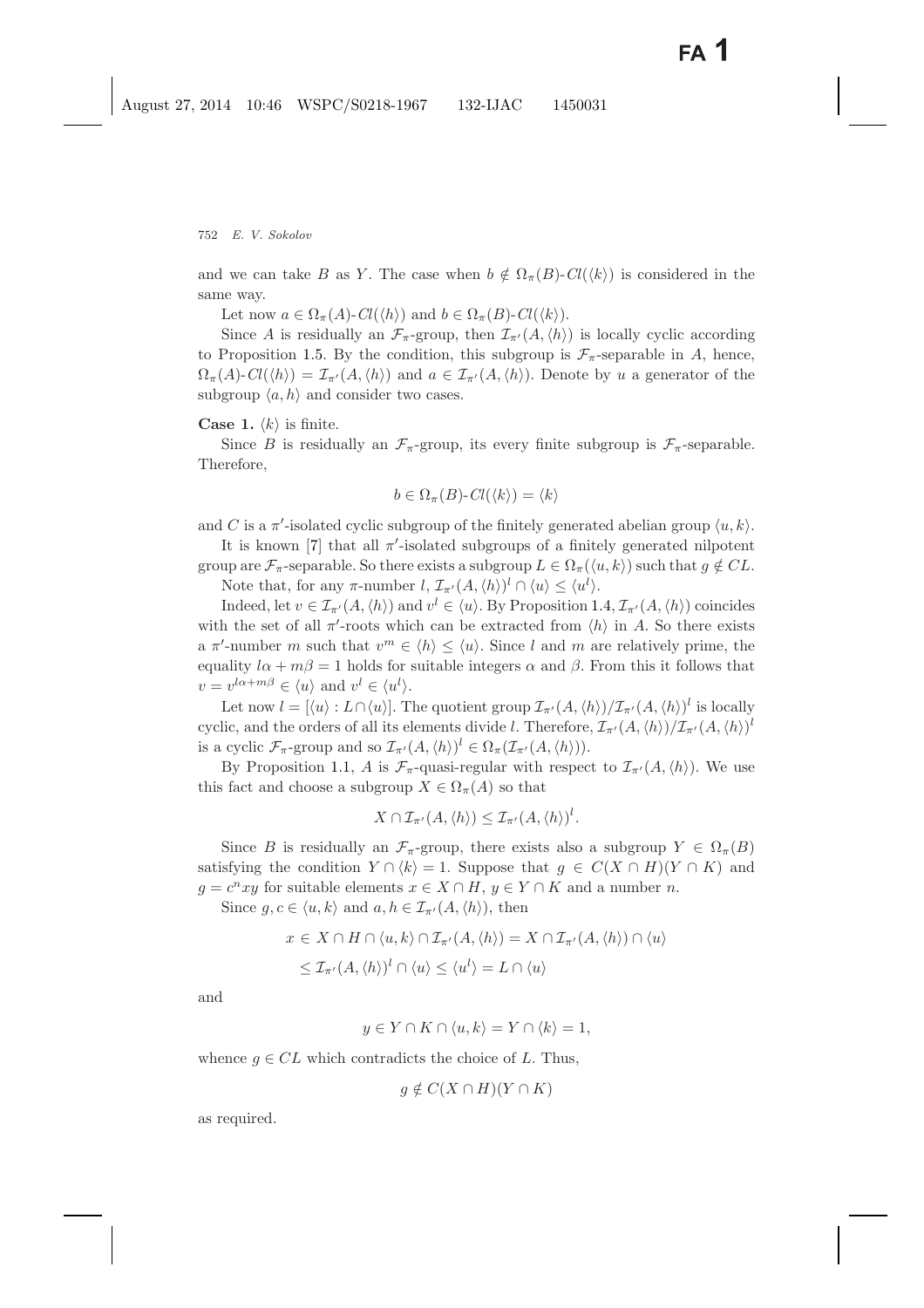**Case 2.**  $\langle k \rangle$  is infinite.

Let  $a = u^l$  and  $h = u^q$ . Since  $\mathcal{I}_{\pi'}(A, \langle h \rangle)$  coincides with the set of all  $\pi'$ -roots which can be extracted from  $\langle h \rangle$  in A, we can assume that q is a  $\pi'$ -number.

Suppose that  $b^q = k^l$ . Then  $(ab)^q = u^{lq}b^q = h^lk^l = (hk)^l$ . But C is  $\pi'$ -isolated, so  $q = 1$  and  $g \in C$  which is impossible. Therefore,  $b^q k^{-l} \neq 1$  and, since B is residually an  $\mathcal{F}_{\pi}$ -group, there exists a subgroup  $Z \in \Omega_{\pi}(B)$  which does not contain this element.

Consider the group

$$
G_Z = \langle A * B/Z; [H, KZ/Z] = 1 \rangle.
$$

It is obvious that the natural homomorphism of  $B$  onto  $B/Z$  can be extended to the surjective homomorphism  $\rho_Z : G \to G_Z$ . Let  $D = \mathcal{I}_{\pi'}(\langle u, kZ \rangle, C \rho_Z)$ .

Since D lies in the finitely generated abelian group, it is cyclic and is generated by an element d. Write it in the form  $d = x \cdot yZ$  for suitable elements  $x \in H$ ,  $yZ \in KZ/Z$ .

Let s be a  $\pi'$ -number such that  $d^s \in C \rho_Z$ . Then  $x^s \in \langle h \rangle$  and so  $x \in \mathcal{I}_{\pi'}(A, \langle h \rangle)$ . From this it follows that  $\mathcal{I}_{\pi}(A,\langle x\rangle)=\mathcal{I}_{\pi'}(A,\langle h\rangle).$ 

Suppose that  $g \rho_Z \in D$ . Then  $(g \rho_Z)^r = (c \rho_Z)^m$  for some numbers r, m, and we can assume without loss of generality that r is a  $\pi'$ -number.

Since  $b \in \Omega_{\pi}(B)$ - $Cl(\langle k \rangle)$ , then  $b \in \langle k \rangle Z$  and  $b \equiv k^t \pmod{Z}$  for a suitable number  $t$ . We have

$$
(u^q \cdot kZ)^m = (h \cdot kZ)^m = (c\rho_Z)^m = (g\rho_Z)^r = (a \cdot bZ)^r = (u^l \cdot (kZ)^t)^r
$$

whence  $m \equiv tr \pmod{n}$ , where *n* is the order of kZ, and  $qm = lr$  due to infinity of the orders of  $h$  and  $u$ .

Since Z has a finite  $\pi$ -index in B, n is a  $\pi$ -number. Therefore, the congruencies  $qtr \equiv qm \equiv lr \pmod{n}$  imply that  $qt \equiv l \pmod{n}$ . But in this case

$$
1 \equiv k^{tq-l} \equiv b^q k^{-l} \pmod{Z}
$$

which contradicts the choice of Z.

Thus,  $g\rho_Z \notin D$ , and, while we do not assert that D is  $\pi'$ -isolated in  $H \cdot KZ/Z$ , we can, however, repeat for  $G_Z$  the same arguments as in Case 1. As a result, we can find in this group, subgroups  $X \in \Omega_{\pi}(A)$ ,  $Y/Z \in \Omega_{\pi}(B/Z)$  such that

$$
g\rho_Z \notin D(X \cap H)(Y/Z \cap KZ/Z).
$$

It is obvious that  $X$  and  $Y$  are required, and the proposition is proved.  $\Box$ 

Note that, if  $H = A$  and  $K = B$ , then the relations

$$
\Theta_{\pi}(HK) \subseteq \Omega_{\pi}(HK), \quad \Lambda_{\pi}(HK) = \Delta_{\pi}(HK)
$$

hold. So Proposition [3.3](#page-10-1) and the corollary given below can be used also to describe all  $\mathcal{F}_{\pi}$ -separable cyclic subgroups of an arbitrary direct product of two groups.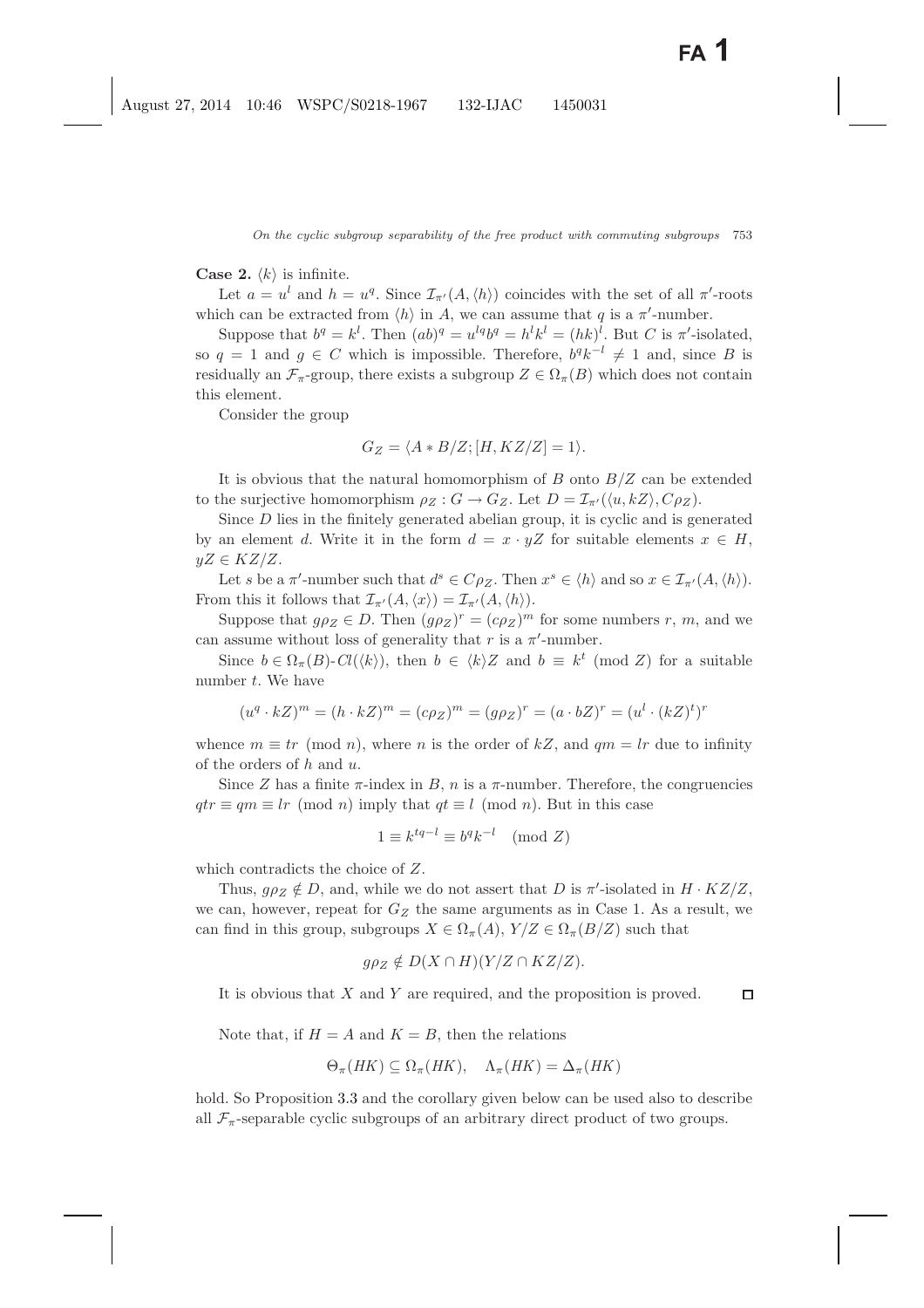<span id="page-13-0"></span>**Corollary 3.4.** *Let the following statements hold*:

- (1) A and B are residually  $\mathcal{F}_{\pi}$ -groups,
- (2)  $H$  *and*  $K$  *are*  $\pi'$ -isolated in the free factors,
- (3) all cyclic subgroups which lie in H and are  $\pi$ -isolated in A are  $\mathcal{F}_{\pi}$ -separable *in* A,
- (4) all cyclic subgroups which lie in K and are  $\pi$ -isolated in B are  $\mathcal{F}_{\pi}$ -separable *in* B,
- (5) H and K do not contain locally cyclic subgroups which are not cyclic unless  $\pi$ *coincides with the set of all prime numbers.*

*Then*  $\Lambda_{\pi}(HK) = \varnothing$ .

**Proof.** Let C be a π -isolated cyclic subgroup of *HK* generated by an element  $c = hk$ , where  $h \in H$ ,  $k \in K$ .

Let C be finite, and let  $g = ab$ ,  $a \in H$ ,  $b \in K$ , be an arbitrary element which does not belong to C. Since A and B are residually  $\mathcal{F}_{\pi}$ -finite, there exist subgroups  $X \in \Omega_{\pi}(A), Y \in \Omega_{\pi}(B)$  such that

$$
X \cap \langle h \rangle = Y \cap \langle k \rangle = 1,
$$

 $a^{-1}h^m \notin X$  whenever  $a^{-1}h^m \neq 1$ , and  $b^{-1}k^n \notin Y$  whenever  $b^{-1}k^n \neq 1$ . It is obvious that  $g \notin C(X \cap H)(Y \cap K)$  and so C is separated by  $\Theta_{\pi}(HK)$ .

If C is infinite, then at least one of the elements h and k has an infinite order. Let, for definiteness,  $h$  be such an element.

Since H is  $\pi'$ -isolated in A, then  $\mathcal{I}_{\pi'}(A,\langle h \rangle) \leq H$ . If  $\pi$  coincides with the set of all prime numbers, then any subgroup is  $\pi'$ -isolated and so  $\mathcal{I}_{\pi'}(A,\langle h \rangle) = \langle h \rangle$ . Otherwise, by condition,  $H$  does not contain locally cyclic subgroups, and, therefore,  $\mathcal{I}_{\pi'}(A,\langle h \rangle)$  is cyclic too. But, again by condition, any cyclic subgroup which lies in H and is  $\pi'$ -isolated in A is  $\mathcal{F}_{\pi}$ -separable in A. Hence,  $\mathcal{I}_{\pi'}(A,\langle h \rangle)$  and all its subgroups of finite  $\pi$ -index are  $\mathcal{F}_{\pi}$ -separable in A.

Thus, we can use Proposition [3.3](#page-10-2) in this case, which states that  $C$  is separated by  $\Theta_{\pi}(HK)$ .  $\Box$ 

The corollary proved in a combination with the main theorem lets us generalize the result of Loginova  $[8]$  that, if G is residually finite and all cyclic subgroups of A and B are finitely separable in these groups, then all cyclic subgroups of G are finitely separable too.

**Theorem 3.5.** Let  $\pi$  be a set of prime numbers which coincides with the set of all *prime numbers or is one-element. Let all cyclic subgroups which lie in* H *and are* π *-isolated in* A *be* Fπ*-separable in* A, *and let all cyclic subgroups which lie in* K *and are*  $\pi'$ -isolated in B be  $\mathcal{F}_{\pi}$ -separable in B. Let also H and K do not contain *locally cyclic subgroups which are not cyclic unless* π *coincides with the set of all prime numbers. If* G *is residually an*  $\mathcal{F}_{\pi}$ -group, then a  $\pi'$ -isolated cyclic subgroup of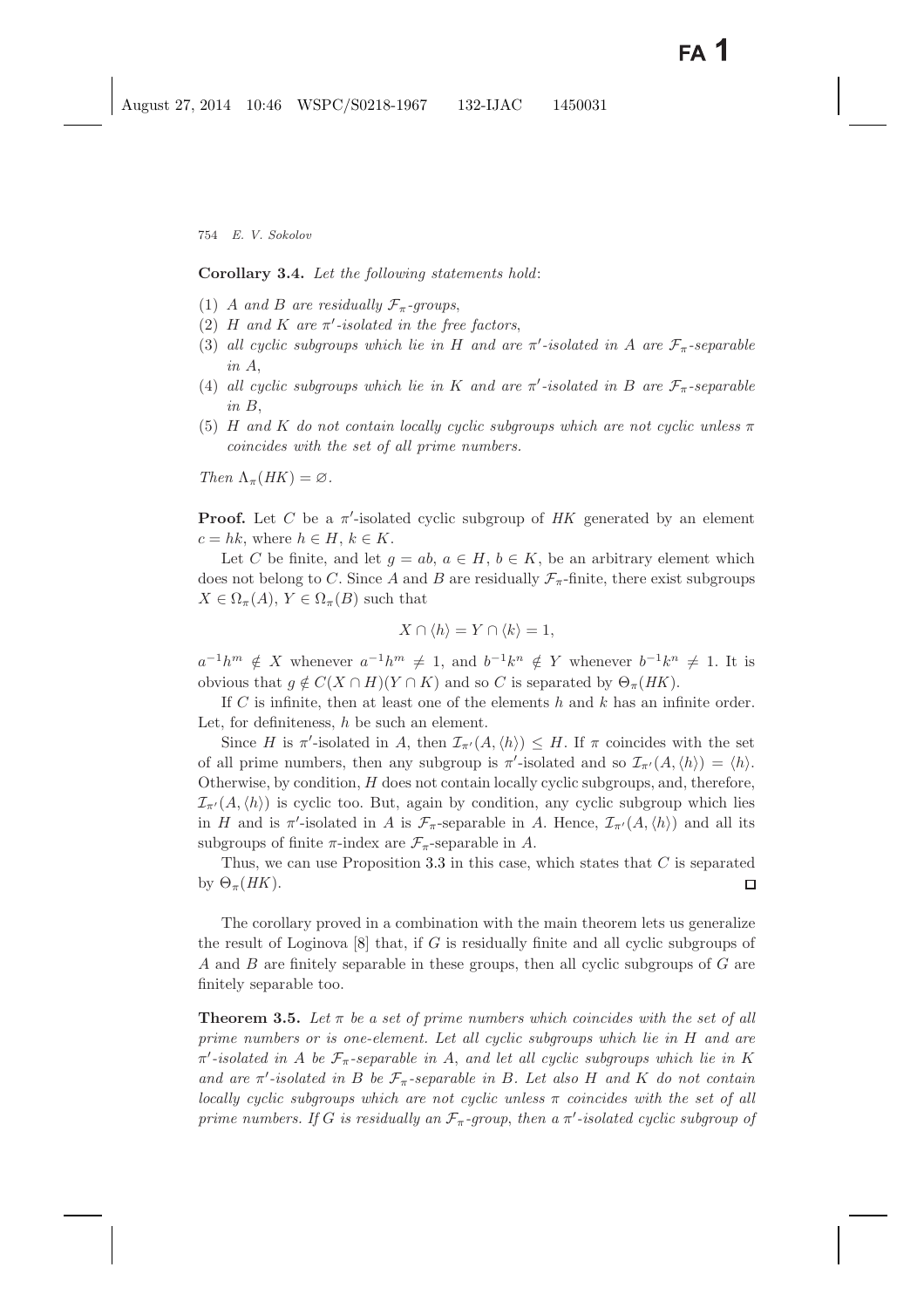*this group is*  $\mathcal{F}_{\pi}$ -separable in it if, and only if, it is not conjugated with any subgroup *of*  $\Delta_{\pi}(A) \cup \Delta_{\pi}(B)$ *.* 

It is not difficult to show (see e.g. [\[6\]](#page-14-8)) that every  $\pi'$ -isolated cyclic subgroup of an arbitrary free group is  $\mathcal{F}_{\pi}$ -separable regardless of the choice of a set  $\pi$ . As it was already noted during the proof of Proposition [3.3,](#page-10-1) the stronger assertion holds for finitely generated nilpotent groups: all  $\pi'$ -isolated subgroups of such groups are  $\mathcal{F}_{\pi}$ -separable. So the next two statements follow from Theorem [2.1](#page-5-0) and Corollary [3.4.](#page-13-0)

<span id="page-14-9"></span>**Theorem 3.6.** Let  $\pi$  be a set of prime numbers which coincides with the set of all *prime numbers or is one-element. Let* A *and* B *be free groups*, *and let* H *and* K *be cyclic subgroups which are* π *-isolated in the free factors. Then all* π *-isolated cyclic subgroups of* G are  $\mathcal{F}_{\pi}$ -separable.

**Theorem 3.7.** Let  $\pi$  be a set of prime numbers which coincides with the set of all *prime numbers or is one-element*, *and let* A *and* B *be finitely generated nilpotent groups.* If G is residually an  $\mathcal{F}_{\pi}$ -group, then all its  $\pi'$ -isolated cyclic subgroups are  $\mathcal{F}_{\pi}$ -separable.

Note that the conditions of Theorem [3.6](#page-14-9) are true for the group

$$
G_{mn} = \langle a, b; [a^m, b^n] = 1 \rangle
$$

with a suitable choice of numbers m and n. This group is investigated in [\[13,](#page-15-9) [14\]](#page-15-10), where the finite separability of all its cyclic subgroups is proved.

## **Acknowledgment**

The author would like to thank the referee for his helpful comments and suggestions.

### <span id="page-14-7"></span><span id="page-14-0"></span>**References**

- [1] R. B. J. T. Allenby and R. J. Gregorac, On locally extended residually finite groups, *Lect. Notes Math.* **319** (1973) 9–17.
- <span id="page-14-1"></span>[2] V. N. Bezverhnii and O. A. Novikova, Solution of the problem of intersection of the centralizers of elements for a free product of two groups with commuting subgroups, *Izv. Tulsk. Gos. Un-ta, Ser. Mathematics* **7** (2001) 21–33.
- <span id="page-14-6"></span>[3] K. W. Gruenberg, Residual properties of infinite soluble groups, *Proc. London Math. Soc.* (3) **7** (1957) 29–62.
- <span id="page-14-2"></span>[4] R. D. Hurwitz, On the conjugacy problem in a free product with commuting subgroups, *Math. Ann.* **221** (1976) 1–8, doi: 10.1007/BF01434960.
- <span id="page-14-5"></span>[5] A. Karras and D. Solitar, The subgroups of a free product of two groups with an amalgamated subgroups, *Trans. Amer. Math. Soc.* **150** (1970) 227–255.
- <span id="page-14-8"></span>[6] G. Kim and C. Y. Tang, On generalized free products of residually finite *p*-groups, *J. Algebra* **201** (1998) 317–327.
- <span id="page-14-4"></span><span id="page-14-3"></span>[7] E. D. Loginova, Residual finiteness of the free product of two groups with commuting subgroups, *Sib. Math. J.* **40**(2) (1999) 341–350; *Sib. Mat. Zh.* **40**(2) (1999) 395–407 (in Russian).